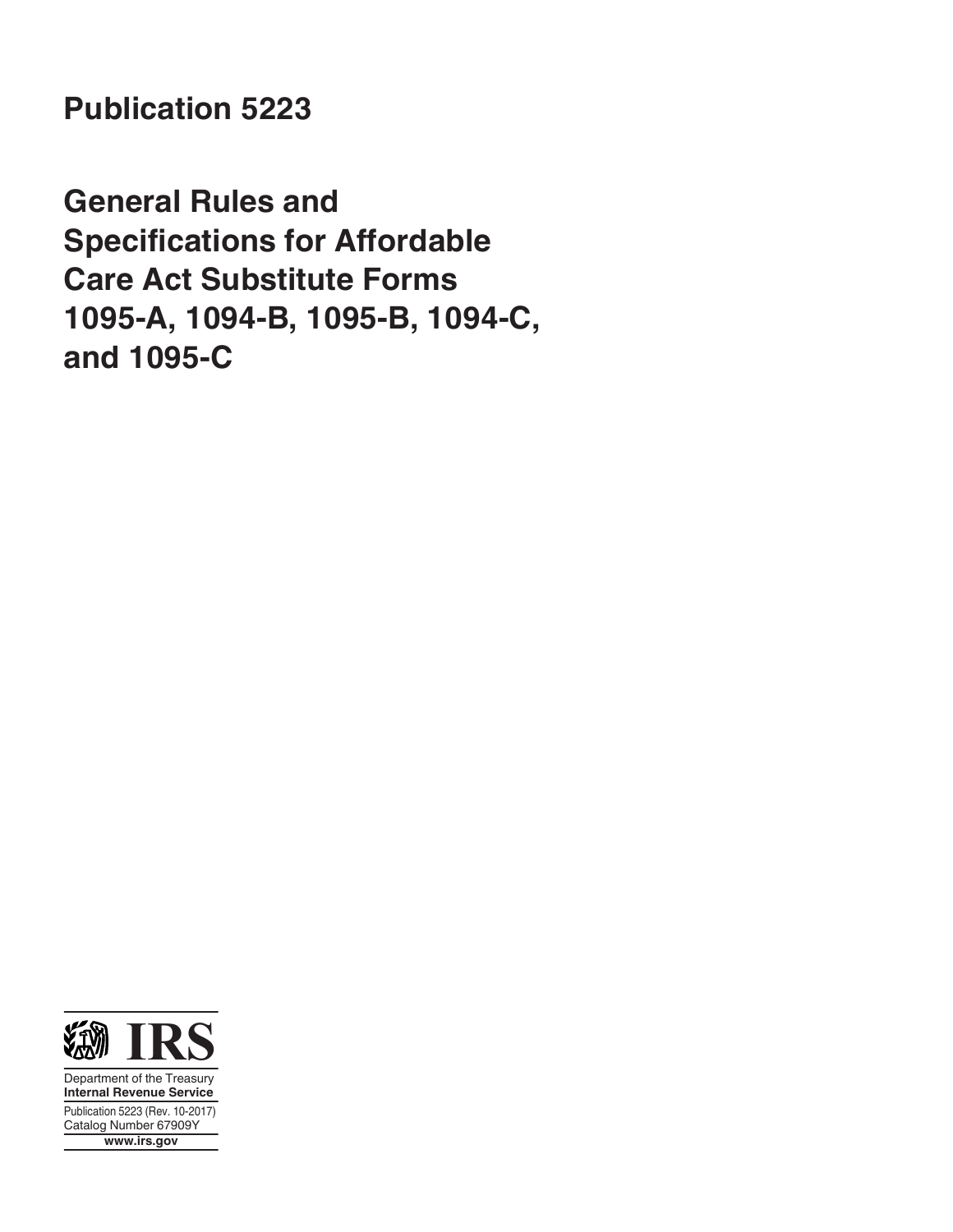# **TABLE OF CONTENTS**

| <b>Part 1-SUBSTITUTE STATEMENT TO FORM RECIPIENTS</b>                                                                                                                                                               |           |
|---------------------------------------------------------------------------------------------------------------------------------------------------------------------------------------------------------------------|-----------|
| Section 1.1 – Purpose $\ldots \ldots \ldots \ldots \ldots \ldots \ldots \ldots \ldots \ldots \ldots \ldots \ldots \qquad \underline{1}$                                                                             |           |
| <b>Part 2 - GENERAL INFORMATION</b>                                                                                                                                                                                 |           |
| Section 2.2 – Definitions $\ldots \ldots \ldots \ldots \ldots \ldots \ldots \ldots \ldots \ldots \ldots \ldots \ldots \qquad$ 4<br>Section 2.3 – General Requirements for Acceptable Substitute Forms 1094-B, 1095- |           |
| Part 3 - SPECIFICATIONS FOR SUBSTITUTE FORMS 1094-B, 1095-B,<br>1094-C, AND 1095-C (ALL FILED WITH THE IRS)                                                                                                         |           |
| Section 3.2 - Instructions for Preparing Paper Forms That Will Be Filed With the                                                                                                                                    | <b>10</b> |
| <b>Part 4 – EXHIBITS</b>                                                                                                                                                                                            |           |
| Section 4.1 – Exhibits of Forms in the Publication $\ldots \ldots \ldots \ldots \ldots \ldots \ldots \ldots$                                                                                                        |           |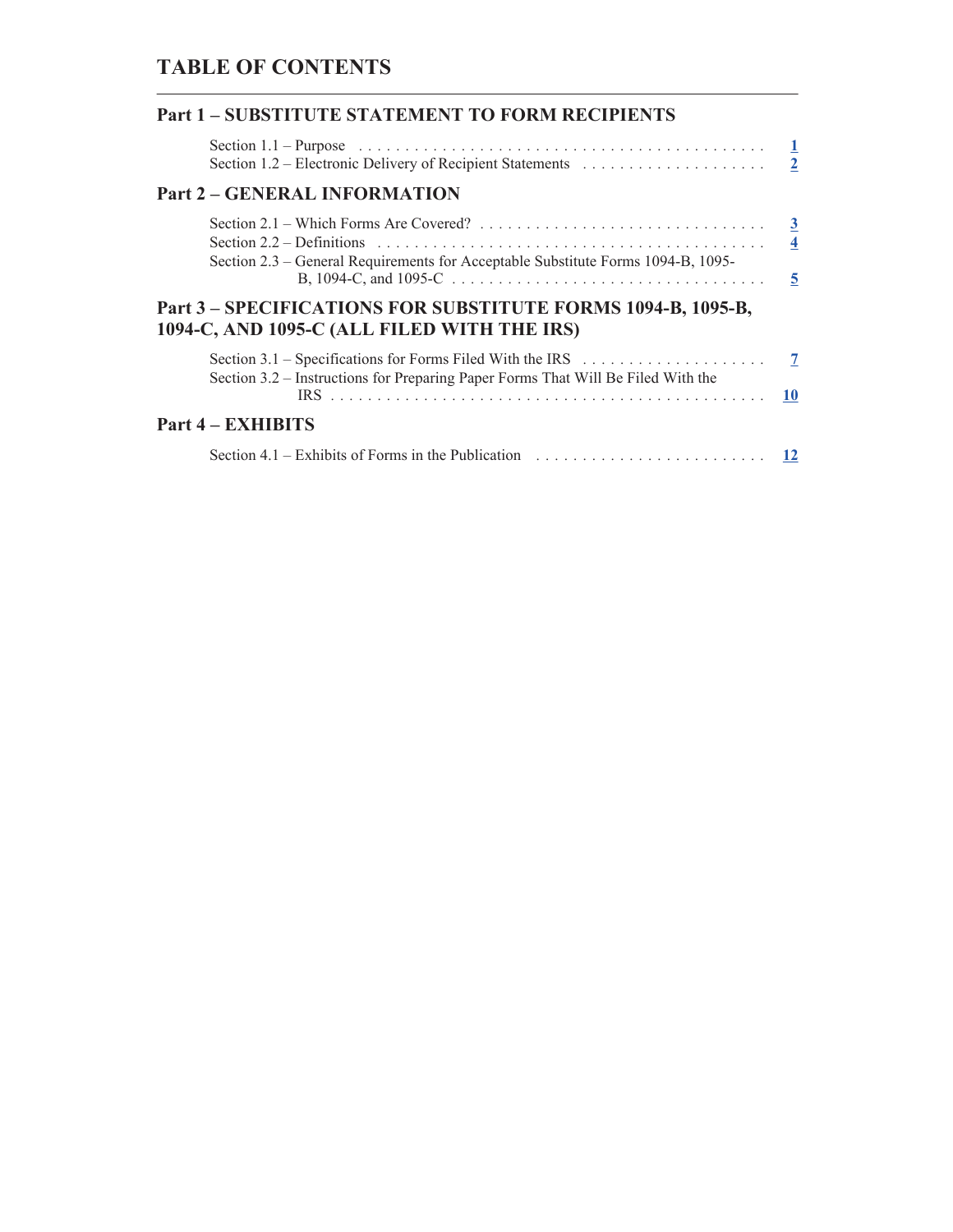## <span id="page-2-0"></span>**Section 1.1 – Purpose**

The purpose of this publication is to set forth the tax year 2017 requirements for:

- Using official Internal Revenue Service (IRS) forms to file information  $\bullet$ returns with the IRS,
- Preparing acceptable substitutes of the official IRS forms to file  $\bullet$ information returns with the IRS, and
- $\bullet$ Using official or acceptable substitute forms to furnish information to recipients.

If you do not use the official IRS form to furnish statements to recipients, you must furnish an acceptable substitute statement. Information presented in substitute statements should be in a point size large enough to be easily read by recipients. To be acceptable, your substitute form(s) and recipient statement(s) must comply with the rules in this publication. Generally, information returns may be furnished electronically with the consent of the recipient.

Forms or statements that are furnished to the recipient can be in portrait or landscape format and data fields can be manipulated into any formation as long as they supply the information required by the regulations to the recipient. All data fields must be included on the form. For example, it is not acceptable to furnish a Form 1095-C that does not include Part III. Instructions for the recipient must be included along with the form.

Statements can be furnished to recipients by hand.

### **This is important tax information and is being furnished to the Internal Revenue Service.**

#### **Truncating recipient identification number on recipient statements.**

Where permitted, filers may truncate the identification number of a recipient or other covered individuals (SSN, ITIN, or ATIN) on the recipient statement (including substitute and composite substitute statements) furnished to the recipient in paper form or electronically. In addition, on Form 1095-B furnished to the recipient, filers may truncate the identification number of the employer reported in Part II (EIN). The filer's EIN may not be truncated on the statement. To truncate where allowed, replace the first 5 digits of the 9-digit number with asterisks (\*) or Xs (for example, an SSN xxx-xx-xxxx would appear on the paper recipient statement as \*\*\*-\*\*-xxxx or XXX-XX-xxxx). See Treasury Decision 9675, 2014-31 I.R.B. 242, available at *[www.irs.gov/irb/2014-31\\_IRB/ar07.html](https://www.irs.gov/irb/2014-31_IRB/ar07.html)*.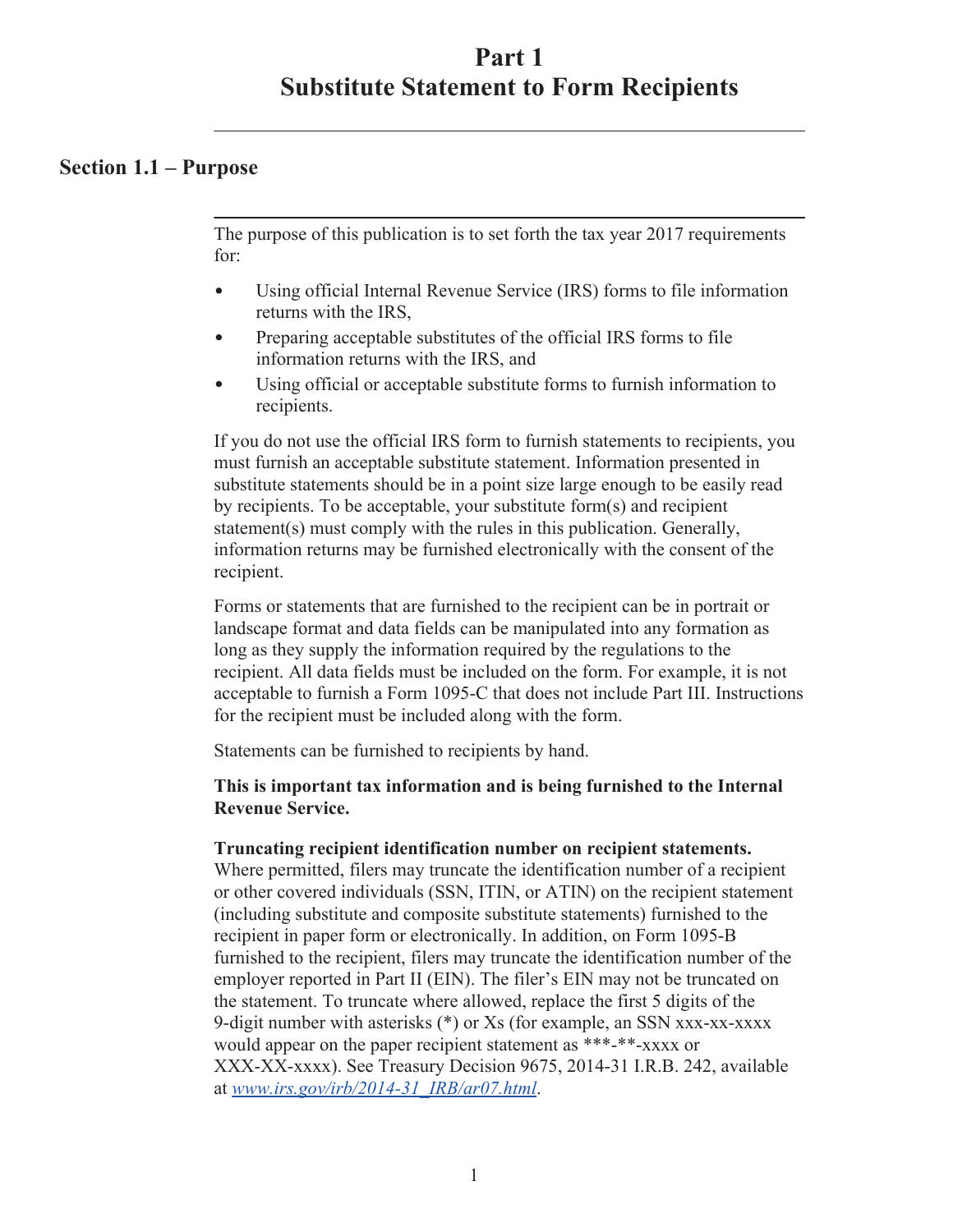

# <span id="page-3-0"></span>**Section 1.2 – Electronic Delivery of Recipient Statements**

| 1.2.1<br>Electronic<br>Recipient<br><b>Statements</b> | If you are required to furnish a written statement to a recipient, then you may<br>furnish the statement electronically instead of on paper. This includes<br>furnishing the statement to recipients of Forms 1095-A, 1095-B, and 1095-C.<br>If you meet the requirements listed below, you are treated as furnishing the<br>statement timely.                                                                                                                                                                                                                                                                                                                                                                                                                                                                                                                                                                                                                                                                                                                                                                                                                                                                                                                                                                                                                                                                                                                                                                                                                                                                                                                                                                                                              |
|-------------------------------------------------------|-------------------------------------------------------------------------------------------------------------------------------------------------------------------------------------------------------------------------------------------------------------------------------------------------------------------------------------------------------------------------------------------------------------------------------------------------------------------------------------------------------------------------------------------------------------------------------------------------------------------------------------------------------------------------------------------------------------------------------------------------------------------------------------------------------------------------------------------------------------------------------------------------------------------------------------------------------------------------------------------------------------------------------------------------------------------------------------------------------------------------------------------------------------------------------------------------------------------------------------------------------------------------------------------------------------------------------------------------------------------------------------------------------------------------------------------------------------------------------------------------------------------------------------------------------------------------------------------------------------------------------------------------------------------------------------------------------------------------------------------------------------|
| 1.2.2<br><b>Consent</b>                               | The recipient must consent in the affirmative and not have withdrawn the<br>consent before the statement is furnished. The consent by the recipient must be<br>made electronically in a way that shows that he or she can access the statement<br>in the electronic format in which it will be furnished. You must notify the<br>recipient of any hardware or software changes prior to furnishing the<br>statement. A new consent to receive the statement electronically is required<br>after the new hardware or software is put into service. Prior to furnishing the<br>statements electronically, you must provide the recipient a statement with the<br>following statements prominently displayed.<br>If the recipient does not consent to receive the statement electronically, a<br>paper copy will be provided.<br>The scope and duration of the consent. For example, whether the consent<br>$\bullet$<br>applies to every year the statement is furnished or only for the year<br>immediately following the date of the consent.<br>How to obtain a paper copy after giving consent.<br>How to withdraw the consent. The consent may be withdrawn at any<br>$\bullet$<br>time by furnishing the withdrawal in writing (electronically or on paper).<br>Confirmation of the withdrawal also will be in writing (electronically or<br>on paper).<br>Notice of termination. The notice must state under what conditions the<br>$\bullet$<br>statements will no longer be furnished to the recipient.<br>Procedures to update the recipient's information.<br>A description of the hardware and software required to access, print and<br>$\bullet$<br>retain a statement, and a date the statement will no longer be available on<br>the website. |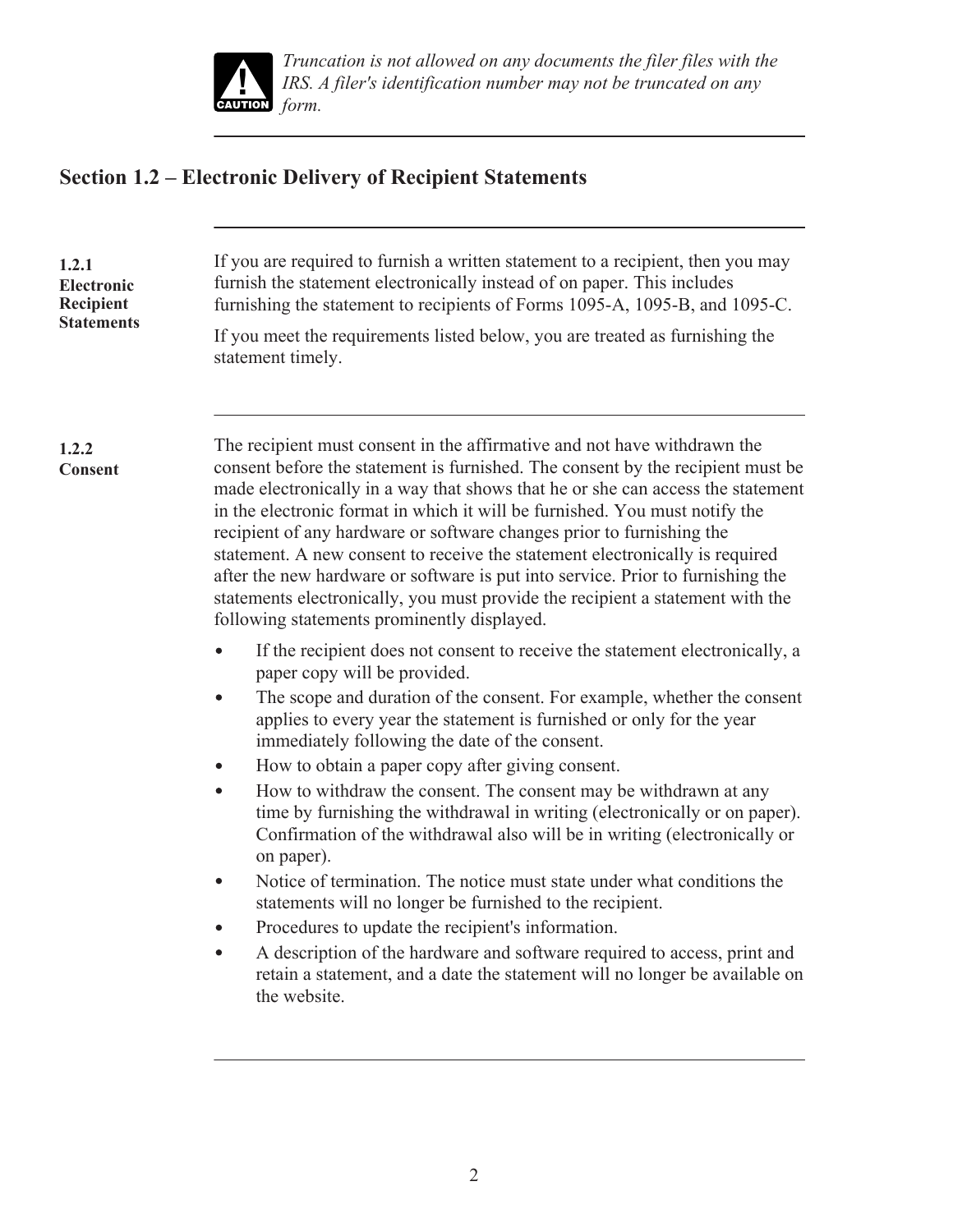<span id="page-4-0"></span>**1.2.3 Format, Posting, and Notification**

. Additionally, you must:

- Ensure the electronic format contains all the required information and complies with the guidelines in this document.
- Ensure the applicable statement is on a website accessible to the  $\bullet$ recipient through October 15 of that year and is posted on or before the due date.
- Inform the recipient, electronically or by mail, of the posting and how to  $\bullet$ access and print the statement.



 $\bullet$ 

*Part 1 and Part 2, Sections 2.2.4 and 2.3.2 are the only parts of this publication that apply to Form 1095-A.*

# **Part 2 General Information**

## **Section 2.1 – Which Forms Are Covered?**

This publication contains specifications for these information returns:

| Form       | <b>Title</b>                                                                                |
|------------|---------------------------------------------------------------------------------------------|
| $1094 - B$ | Transmittal of Health Coverage Information Returns                                          |
| $1095 - B$ | <b>Health Coverage</b>                                                                      |
| $1094 - C$ | Transmittal of Employer-Provided Health Insurance Offer<br>and Coverage Information Returns |
| $1095 - C$ | Employer-Provided Health Insurance Offer and Coverage                                       |

**Note.** Failure to produce acceptable substitutes of the forms and schedules listed in this publication may result in penalties and delays in processing.

Forms that completely follow the guidelines in this publication and are exact replicas of the official IRS forms do not need to be submitted to the IRS for specific approval. Substitute forms filed with the IRS will be scanned using IRS scanning equipment.

However, software developers and form producers must send a blank copy of their substitute Forms 1094-B, 1095-B, 1094-C, and 1095-C in pdf format to *SCRIPS@irs.gov*. The purpose is not specifically for approval but to assist the IRS in preparing to scan these forms. Submitters will only receive comments if a significant problem is discovered through this process. Submitters are not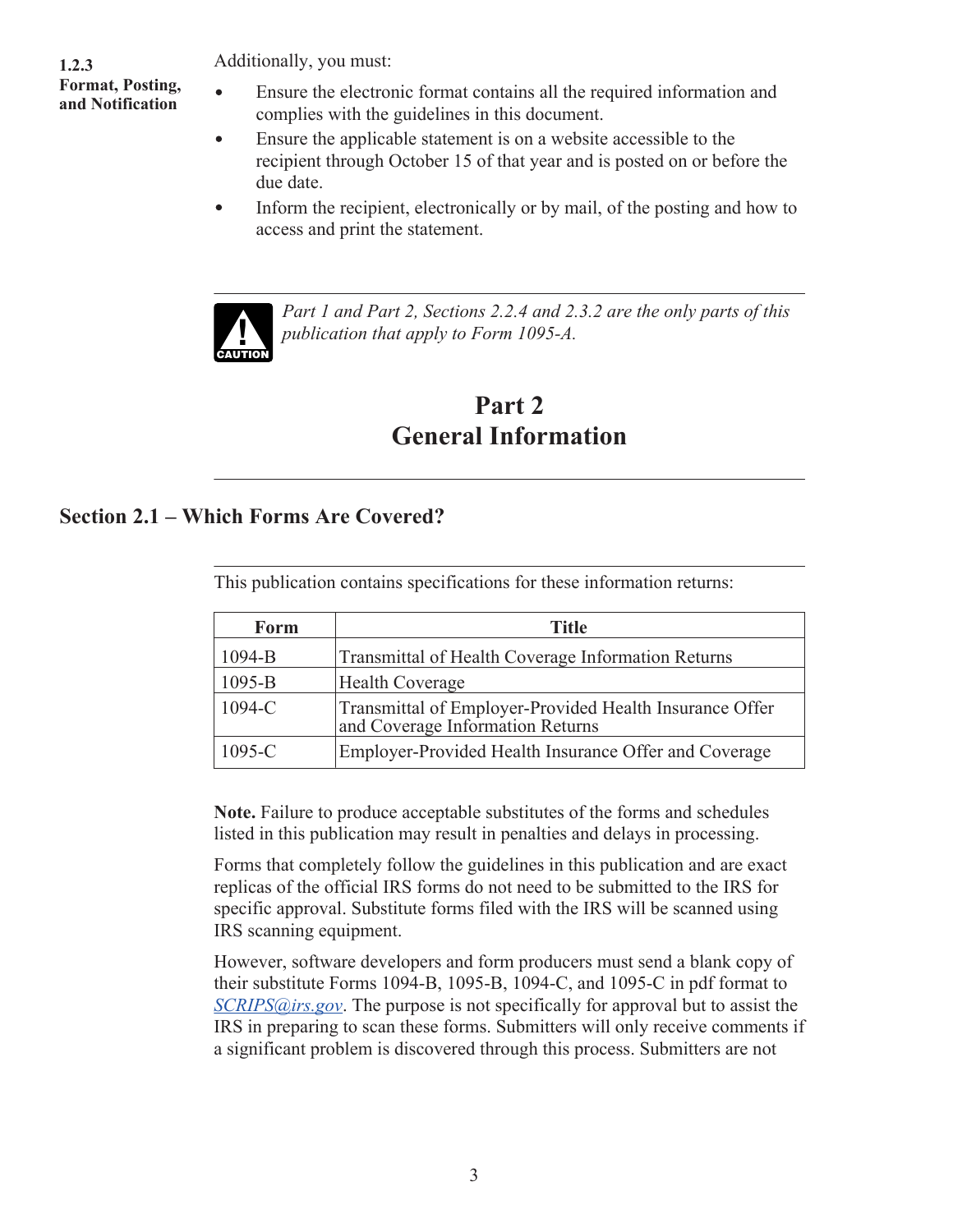<span id="page-5-0"></span>

|                                                | expected to delay marketing their forms in order to receive feedback. In no<br>case should Submitters include "live" taxpayer data.                                                                                                                                                                                                                                                                                                                                                                                                                               |
|------------------------------------------------|-------------------------------------------------------------------------------------------------------------------------------------------------------------------------------------------------------------------------------------------------------------------------------------------------------------------------------------------------------------------------------------------------------------------------------------------------------------------------------------------------------------------------------------------------------------------|
|                                                | The four or six-digit form ID code in the upper right corner of Forms 1094-B,<br>1095-B, 1094-C, and 1095-C identifies the official paper form. Generally, the<br>last two digits of the code represent the last year in which major formatting<br>changes were made to the layout of the forms. Developers must have at least<br>1/4" of white space around the ID code to ensure that it can be properly read<br>by scanning equipment.                                                                                                                         |
| 2.1.1<br><b>Scope</b>                          | For purposes of this publication, a substitute form or statement is one that is<br>not published by the IRS. For a substitute form or statement to be acceptable<br>to the IRS, it must conform to the official form or the specifications outlined in<br>this publication. If the substitute form and recipient copy is an exact replica of<br>the IRS form, then you do not need to submit for approval. However, you will<br>still need to forward blank copies to SCRIPS@irs.gov. Privately published<br>forms may not state, "This is an IRS approved form." |
|                                                | In general, section 6011 of the Internal Revenue Code contains requirements<br>for filers of information returns. A filer must file information returns<br>electronically or on paper. A filer who is required to file 250 or more<br>information returns of any one type during a calendar year must file those<br>returns electronically.                                                                                                                                                                                                                       |
| 2.1.2<br><b>For More</b><br><b>Information</b> | Further information can be found in Publication 5164, Test Package for<br>Electronic Filers of Affordable Care Act (ACA) Information Returns (AIR),<br>and Publication 5165, Guide for Electronically Filing Affordable Care Act<br>(ACA) Information Returns for Software Developers and Transmitters.                                                                                                                                                                                                                                                           |
|                                                | Note. Further information impacting Publication 5223, such as issues arising<br>after its final release, will be posted on IRS gov at www.irs.gov/pub5223.                                                                                                                                                                                                                                                                                                                                                                                                        |
| <b>Section 2.2 – Definitions</b>               |                                                                                                                                                                                                                                                                                                                                                                                                                                                                                                                                                                   |

. Form recipient means the person to whom you are required by law to furnish a copy of the official form or information statement. The form recipient is referred to as a responsible individual on Form 1095-B and an employee on Form 1095-C. **2.2.1 Form Recipient**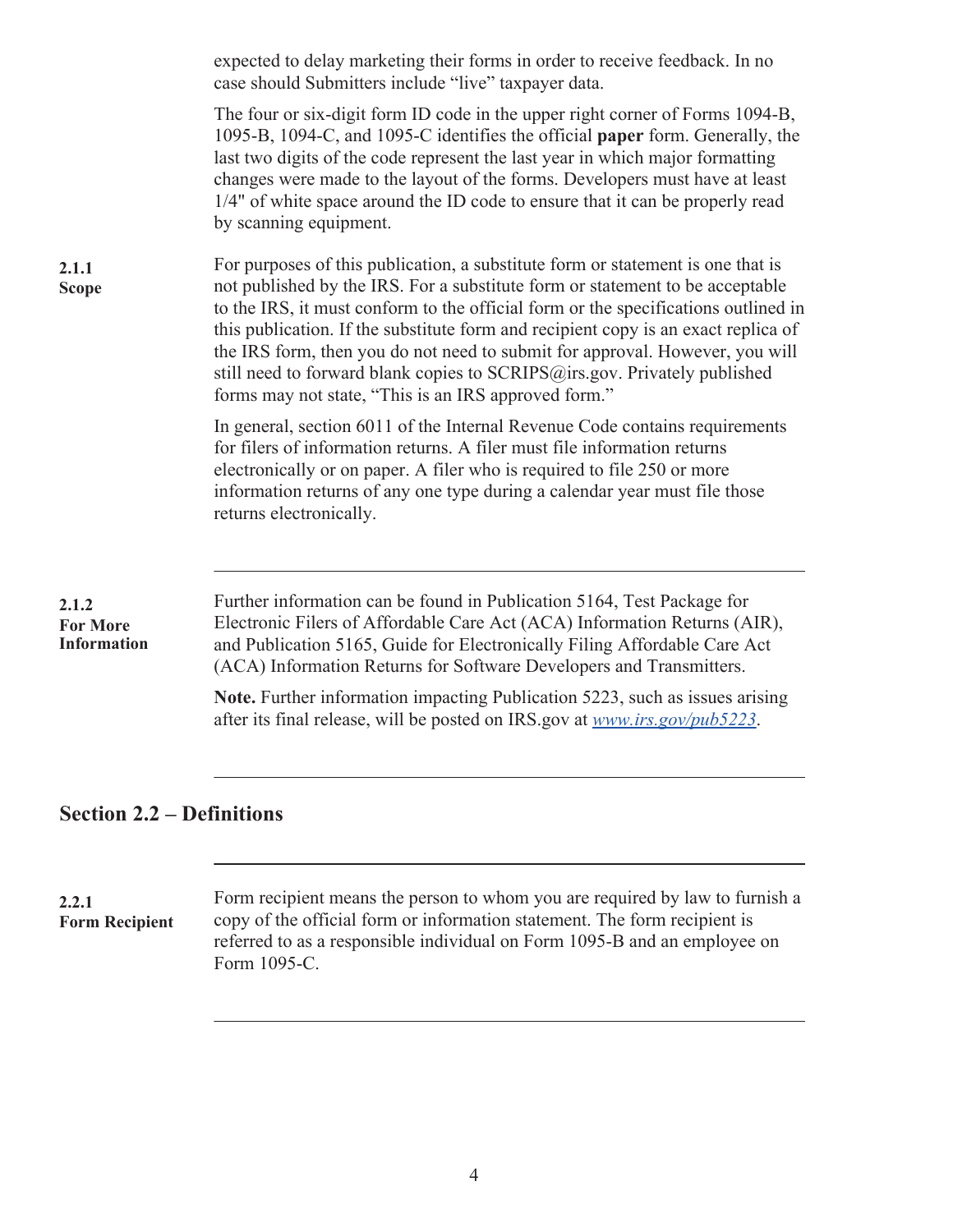<span id="page-6-0"></span>

| 2.2.2                  | Filer means the person or organization required by law to file a form listed in |
|------------------------|---------------------------------------------------------------------------------|
| <b>Filer</b>           | Section 2.1 with the IRS.                                                       |
| 2.2.3                  | Substitute form means a paper substitute of an official form listed in Section  |
| <b>Substitute Form</b> | 2.1 that totally conforms to the provisions in this publication.                |
| 2.2.4                  | Substitute form recipient statement means a paper statement of the information  |
| <b>Substitute Form</b> | reported on Forms 1095-A, 1095-B, and 1095-C. This statement must be            |
| Recipient              | furnished to a person (form recipient), as defined under the applicable         |
| <b>Statement</b>       | provisions of the Internal Revenue Code and the applicable regulations.         |

## **Section 2.3 – General Requirements for Acceptable Substitute Forms 1094-B, 1095-B, 1094-C, and 1095-C**

| 2.3.1<br><b>Introduction</b> | Paper substitutes for Forms 1094-B, 1095-B, 1094-C, and 1095-C that totally<br>conform to the specifications listed in this publication may be privately printed<br>and filed as returns with the IRS. The reference to the Department of the<br>Treasury – Internal Revenue Service should be included on all such forms. |
|------------------------------|----------------------------------------------------------------------------------------------------------------------------------------------------------------------------------------------------------------------------------------------------------------------------------------------------------------------------|
|                              | If you are uncertain of any specification and want it clarified, you may submit<br>a letter citing the specification, stating your understanding and interpretation<br>of the specification, and enclosing an example of the form (if appropriate) to:                                                                     |
|                              | Internal Revenue Service<br>Attn: Substitute Forms Program<br>SE:W:CAR:MP:P:TP<br>5000 Ellin Road, C6-440<br>Lanham, MD 20706                                                                                                                                                                                              |
|                              | Note. Allow at least 30 days for the IRS to respond.                                                                                                                                                                                                                                                                       |
|                              | You may also contact the Substitute Forms Program via e-mail at<br>$substituteforms@irs.gov$ . Please enter "Substitute Forms" on the subject line.                                                                                                                                                                        |
|                              | Forms 1094-B, 1095-B, 1094-C, and 1095-C are subject to annual review and<br>possible change. Therefore, filers are cautioned against overstocking supplies<br>of privately printed substitutes.                                                                                                                           |
|                              |                                                                                                                                                                                                                                                                                                                            |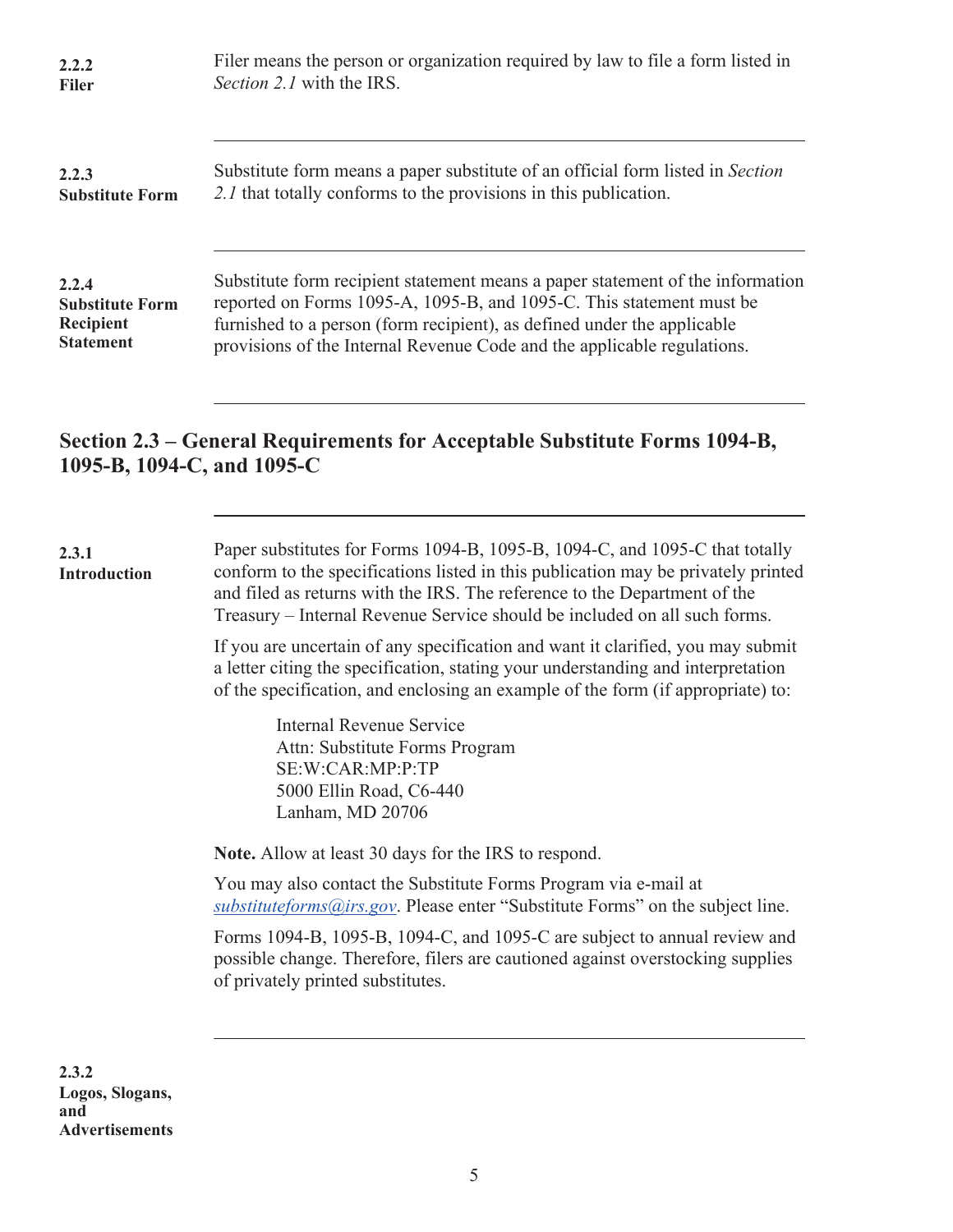

*Logos, slogans, and advertisements are not allowed on copies filed with the IRS.*

Some Forms 1095-A, 1094-B, 1095-B, 1094-C, and 1095-C that include logos, slogans, and advertisements may not be recognized as important tax documents. A recipient may not recognize the importance of the recipient copy for tax reporting purposes due to the use of logos, slogans, and advertisements. Thus, the IRS has determined that logos, slogans, and advertising will not be allowed on Forms 1095-A, 1094-B, 1095-B, 1094-C, and 1095-C or any recipient copies, with the following exceptions:

- $\bullet$ The exact name of the filer or employer, primary trade name, trademark, service mark, or symbol of the filer or employer, an embossment, or watermark on the information return and recipient copies that is a representation of the name, a primary trade name, trademark, service mark, or symbol of the filer or employer;
- Presented in any typeface, font, stylized fashion, or print color normally  $\bullet$ used by the filer or employer and used in a non-intrusive manner; and
- As long as these items do not materially interfere with the ability of the  $\bullet$ recipient to recognize, understand, and use the tax information on the recipient copies.

The IRS e-file logo on the IRS official recipient copies may be included, but it is not required, on any of the substitute form copies.

The information return and recipient copies must clearly identify the filer or employer name associated with its employer identification number.

Logos and slogans may be used on permissible enclosures, such as a check or account statement, but cannot be used on information returns and recipient copies.

As indicated, Forms 1095-A, 1094-B, 1095-B, 1094-C, and 1095-C are subject to annual review and possible change. If you have comments about the restrictions on including logos, slogans, and advertising on information returns and recipient copies, send your comments to:

> Internal Revenue Service Attn: Substitute Forms Program SE:W:CAR:MP:P:TP 5000 Ellin Road, C6-440 Lanham, MD 20706

or email *[substituteforms@irs.gov](mailto:substituteforms@irs.gov)*.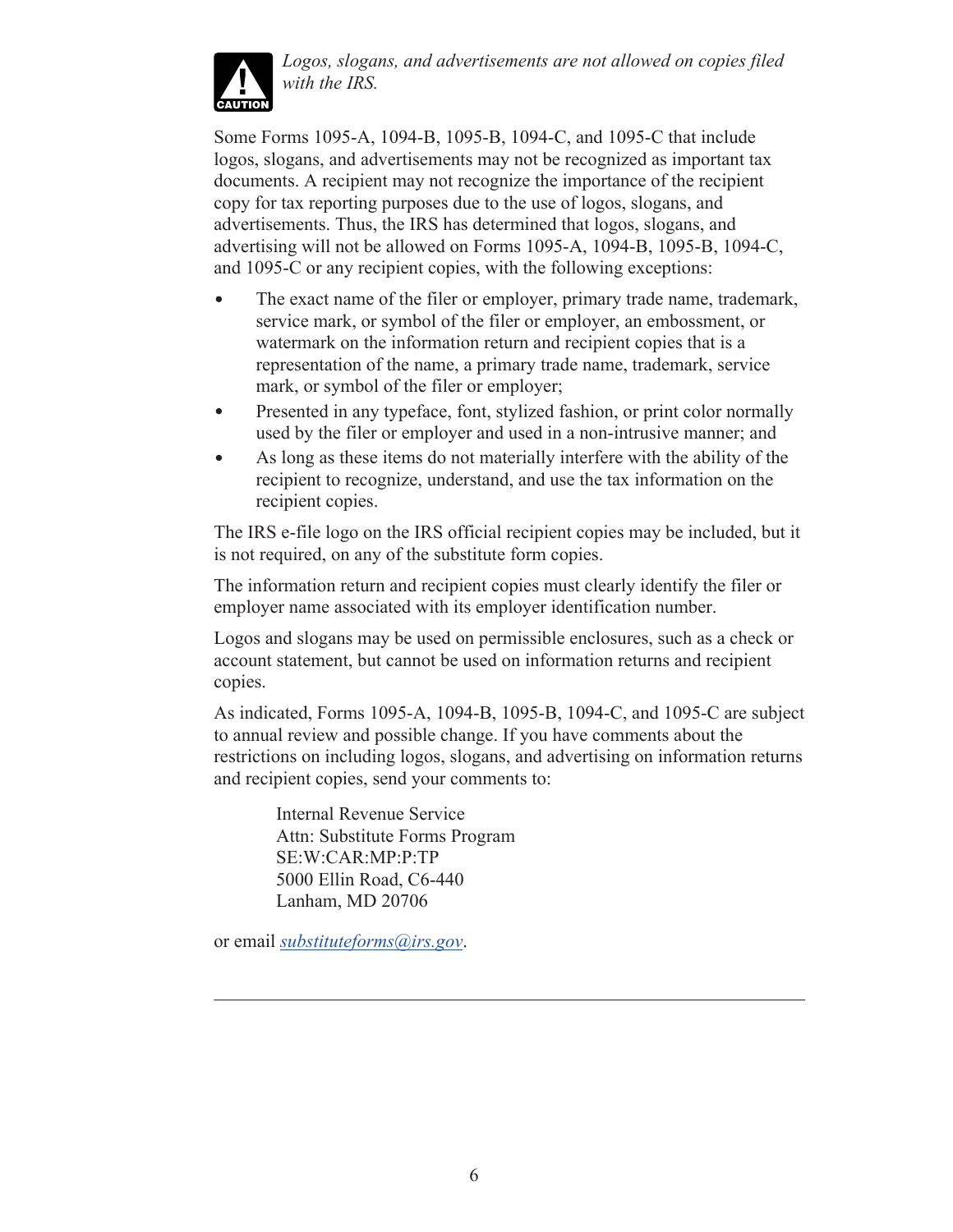**3.1.1 General** 

<span id="page-8-0"></span>. Proposed substitutes must be exact replicas of the official IRS form with respect to layout and content. Proposed substitutes that do not conform to the specifications in this publication are not acceptable. Further, if you file such forms with the IRS, you may be subject to a penalty for failure to file a correct information return under section 6721 of the Code. The amount of the penalty is based on when you file the correct information return. The penalty is:

- \$50 per information return if you correctly file within 30 days of the due date of the return; maximum penalty \$536,000 per year (\$187,500 for small businesses).
- \$100 per information return if you correctly file more than 30 days after  $\bullet$ the due date but by August 1; maximum penalty \$1,609,000 per year (\$536,000 for small businesses).
- \$260 per information return if you file after August 1 or you do not file  $\bullet$ required information returns; maximum penalty \$3,218,500 per year (\$1,072,500 for small businesses).

There are exceptions for reasonable cause and certain de minimus errors. For more information see Notice 2017-09, 2017-4 I.R.B. 542 at *[www.irs.gov/irb/](https://www.irs.gov/irb/2017-04_IRB/ar11.html) [2017-04\\_IRB/ar11.html](https://www.irs.gov/irb/2017-04_IRB/ar11.html)*.

# **Part 3 Specifications for Substitute Forms 1094-B, 1095-B, 1094-C, and 1095-C (All Filed With the IRS)**

## **Section 3.1 – Specifications for Forms Filed With the IRS**

. Form identifying numbers (for example, 560116 for Form 1095-B) must be printed in nonreflective black carbon-based ink, on each page (including instructions), in print positions 100 through 106, **<sup>1</sup> <sup>2</sup>** inch from the top and right side margin, using an OCR A font. All check boxes on the form must be 10-point boxes with 1/8 inch of white space around each box. Fillable fields must be in Helvetica bold 10-point font. Measurements are generally from the left edge of the paper. **Forms must be printed in landscape format and set to print to "actual size"**. **Requirements**

. Color and paper quality for substitute forms as specified by JCP Code 0-25, dated November 29, 1978, must be white 100% bleached chemical wood, optical character recognition (OCR) bond produced in accordance with the following specifications. **3.1.2 Color and Paper Quality**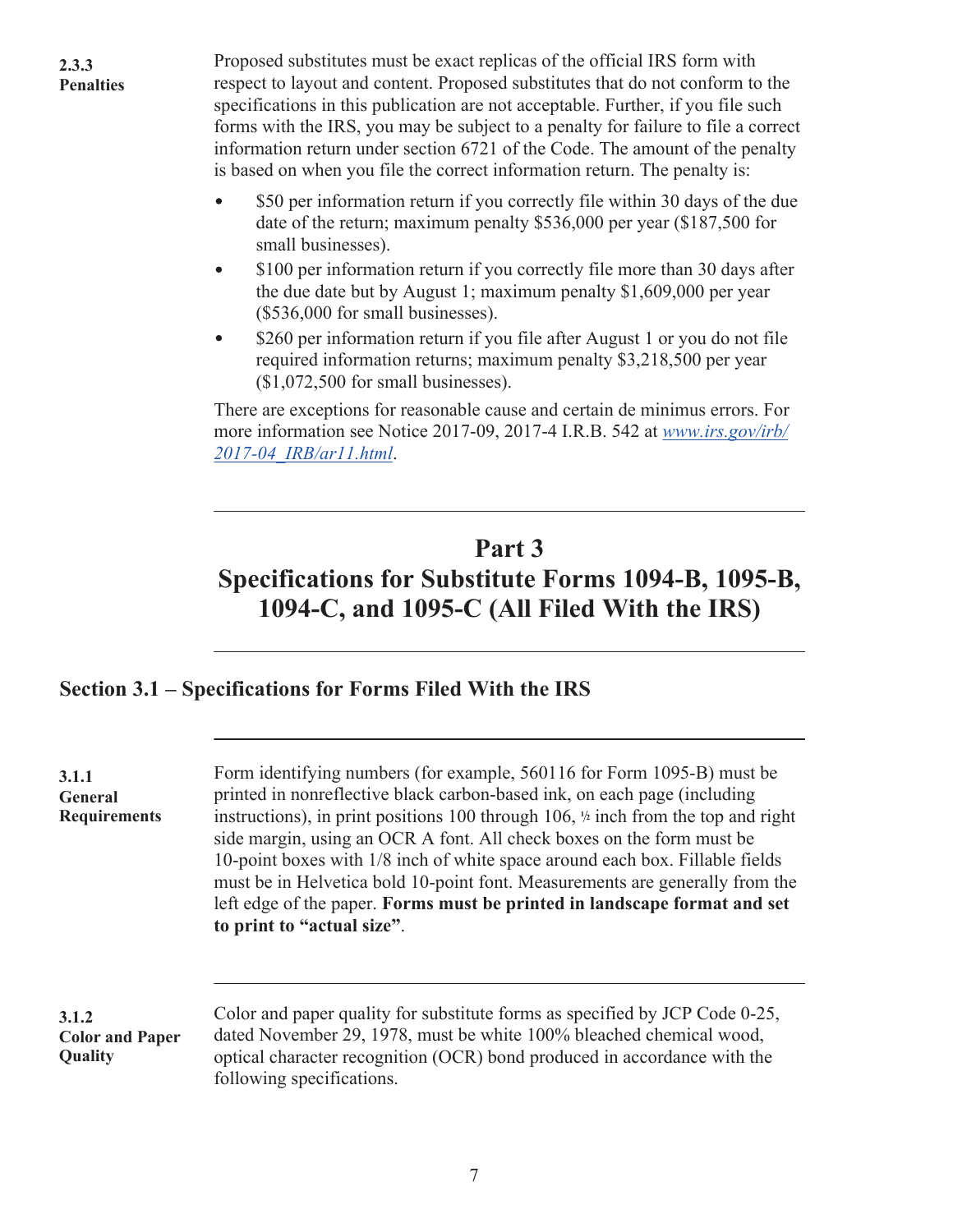**Note.** Reclaimed fiber in any percentage is permitted provided the requirements of this standard are met.

| Acidity: Ph value, average, not less than                                                                                                               | 4.5       |
|---------------------------------------------------------------------------------------------------------------------------------------------------------|-----------|
| Basis Weight: 17 x 22-500 cut sheets                                                                                                                    | 18-20     |
| Metric equivalent- $g/m^2$                                                                                                                              | 75        |
| A tolerance of $\pm$ 5 pct. is allowed.                                                                                                                 |           |
| Stiffness: Average, each direction, not less than-milligrams                                                                                            | 50        |
| Tearing strength: Average, each direction, not less than-grams                                                                                          | 40        |
| Opacity: Average, not less than-percent                                                                                                                 | 82        |
| Thickness: Average-inch                                                                                                                                 | 0.0038    |
| Metric equivalent-mm                                                                                                                                    | 0.097     |
| A tolerance of $+0.0005$ inch (0.0127 mm) is allowed. Paper cannot<br>vary more than $0.0004$ inch $(0.0102 \text{ mm})$ from one edge to the<br>other. |           |
| Porosity: Average, not less than-seconds                                                                                                                | 10        |
| Finish (smoothness): Average, each side-seconds                                                                                                         | $20 - 55$ |
| For information only, the Sheffield equivalent-units                                                                                                    | 170-100   |
| Dirt: Average, each side, not to exceed-parts per million                                                                                               | 8         |

**3.1.3 Paper Content** . The paper must be:

- Chemical wood writing paper that is equal to or better than the quality  $\bullet$ used for the official form,
- $\bullet$ At least 18 pound (17″ x 22″, 500 sheets), or
- At least 50 pound offset book (25″ x 38″, 500 sheets).  $\bullet$

**3.1.4 OCR Specifications**

. You must initiate or have a quality control program to assure OCR ink density. Readings will be made when printed on approved 20 lb. white OCR bond with a reflectance of not less than 80%. Black ink must not have a reflectance greater than 15%. These readings are based on requirements of the BancTec IntelliScan XDS Scanner.

The following testers and ranges are acceptable:

**Important information:** The forms produced under these specifications must be guaranteed to function properly when processed through High Speed BancTec intelliScan XDS scanners. Forms require precision spacing, printing, and trimming.

Density readings on the solid J-6983 must be between the ranges of 0.95 to 0.90. The optimal scanning range is 0.93. Density readings on the solid black must be between the ranges of 112 to 108. The optimal scanning range is 110.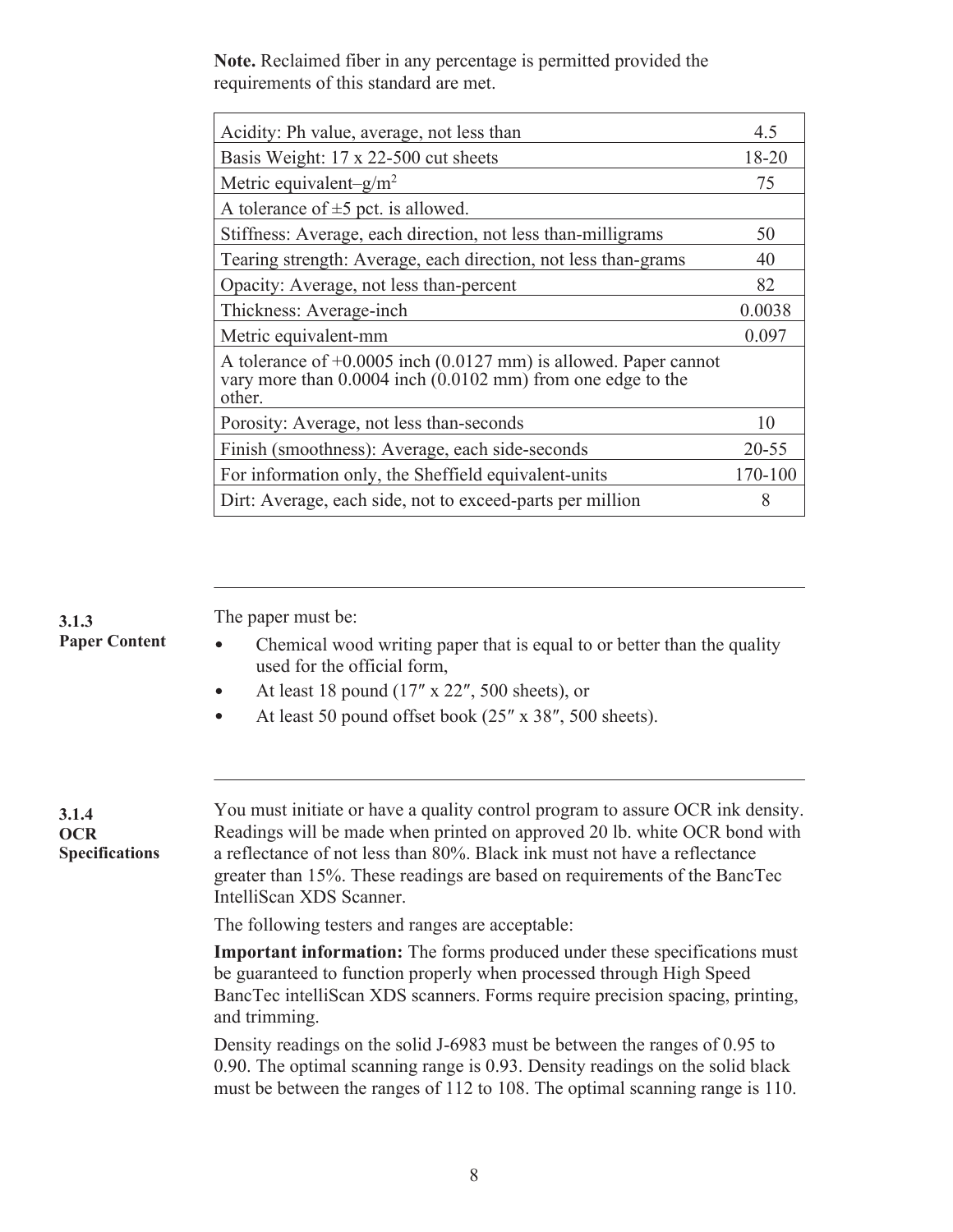|                                                                                                                                                              | Note. The readings are taken using an Ex-Rite 500 series densitometer, in<br>Status T with Obsolute or – paper setting under an Illuminate 5000 Kelvin<br>Watt Light. You must maintain print contrast specification of ink and<br>densitometer reflectivity reading throughout entire production run.                                                                                                                                      |  |  |  |  |  |  |  |  |
|--------------------------------------------------------------------------------------------------------------------------------------------------------------|---------------------------------------------------------------------------------------------------------------------------------------------------------------------------------------------------------------------------------------------------------------------------------------------------------------------------------------------------------------------------------------------------------------------------------------------|--|--|--|--|--|--|--|--|
|                                                                                                                                                              | <i>MacBeth PCM-II.</i> The tested Print Contrast Signal (PCS) values when<br>$\bullet$<br>using the MacBeth PCM-II tester on the "C" scale must range from .01<br>minimum to .06 maximum.<br>Kidder 082A. The tested PCS values when using the Kidder 082A tester<br>$\bullet$<br>on the Infra Red (IR) scale must range from .12 minimum to .21<br>maximum. White calibration disc must be 100%. Sensitivity must be set<br>at one $(1)$ . |  |  |  |  |  |  |  |  |
| Alternative testers must be approved by the IRS to establish tested PCS<br>$\bullet$<br>values. You may obtain approval by writing to the following address: |                                                                                                                                                                                                                                                                                                                                                                                                                                             |  |  |  |  |  |  |  |  |
|                                                                                                                                                              | Commissioner of Internal Revenue<br>Attn: SE:W:CAR:MP:P:TP<br>Business Publishing – Tax Products<br>5000 Ellin Road<br>Lanham, MD 20706                                                                                                                                                                                                                                                                                                     |  |  |  |  |  |  |  |  |
|                                                                                                                                                              |                                                                                                                                                                                                                                                                                                                                                                                                                                             |  |  |  |  |  |  |  |  |
| 3.1.5<br>Typography                                                                                                                                          | Type must be substantially identical in size and shape to the official form. The<br>preferred type face is Helvetica; however, the following are acceptable<br>alternatives: Arial, Calibri, and Times New Roman. See Section 3.2.2 for<br>information on the type face used for data entered on the form. All rules are<br>either $\frac{1}{2}$ -point or $\frac{3}{4}$ -point.                                                            |  |  |  |  |  |  |  |  |
|                                                                                                                                                              | Note. The form identifying number must be nonreflective carbon-based black<br>ink in OCR A font and printed in the same position.                                                                                                                                                                                                                                                                                                           |  |  |  |  |  |  |  |  |
| 3.1.6<br><b>Source Code</b>                                                                                                                                  | Paper substitute Forms 1094-B, 1095-B, 1094-C, and 1095-C that are exact<br>replicas or totally conform to the specifications in this publication do not need<br>a source code. A source code should only be requested if the substitute form<br>will differ from the official IRS form.                                                                                                                                                    |  |  |  |  |  |  |  |  |
|                                                                                                                                                              | Substitute recipient copies that differ from the IRS copy must have a source<br>code affixed to the bottom left corner of the first page of the substitute form as<br>described in Publication 1167, General Rules and Specifications for Substitute<br>Forms and Schedules. You must request a source code from the substitute<br>forms unit by sending an email to <i>substituteforms@irs.gov</i> .                                       |  |  |  |  |  |  |  |  |
| 3.1.7<br><b>Required</b><br>Inclusions/                                                                                                                      | You must include the OMB number in the same location as on the official<br>form.                                                                                                                                                                                                                                                                                                                                                            |  |  |  |  |  |  |  |  |

**Exclusions**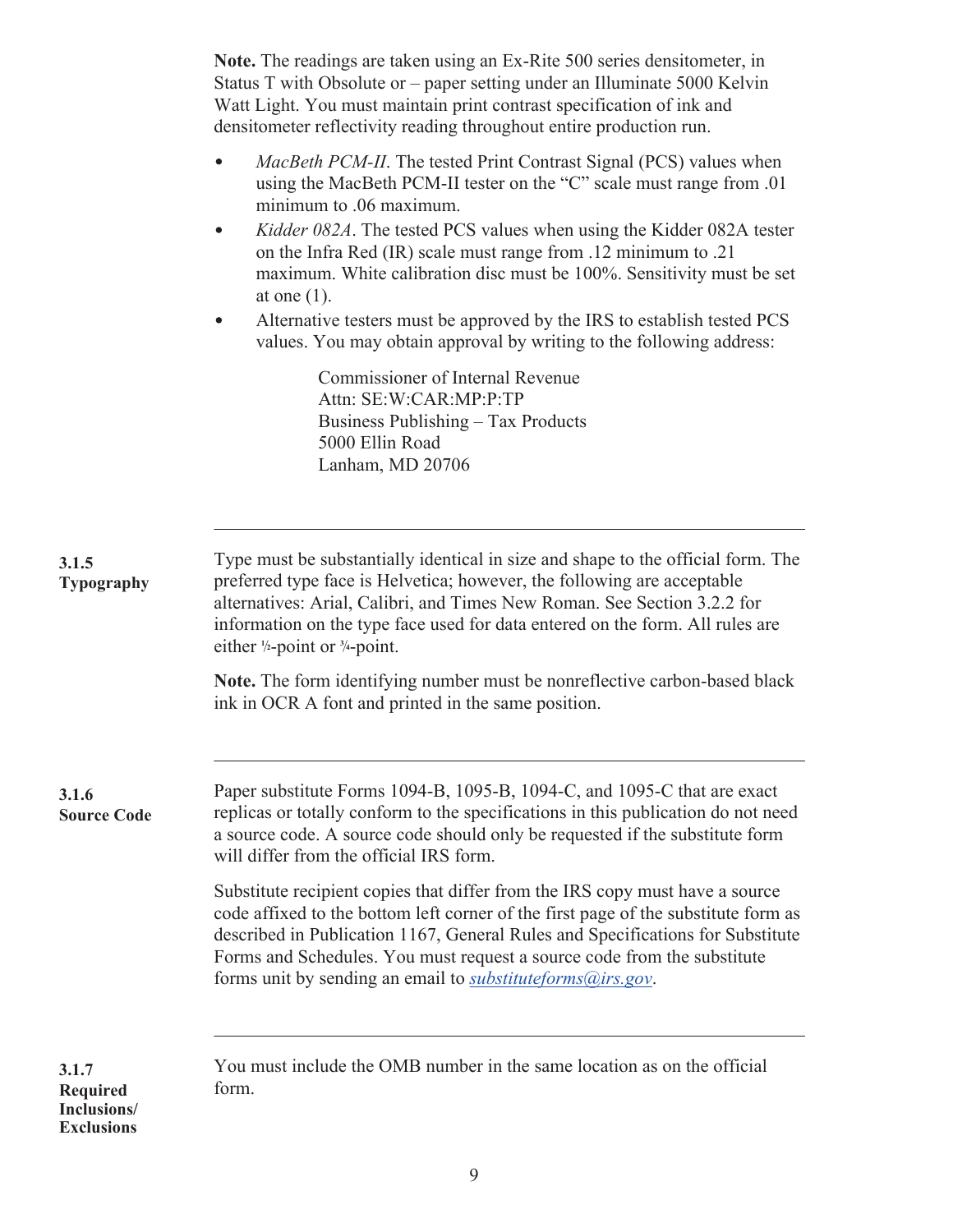<span id="page-11-0"></span>The following Privacy Act and Paperwork Reduction Act Notice phrase must be printed on the forms as follows. It also must be printed on the copy of the form retained by the filer.

"For Privacy Act and Paperwork Reduction Act Notice, see the current version of the Instructions for Forms 1094-B, 1095-B, 1094-C, and 1095-C."

A postal indicia may be used if it meets the following criteria:

- It is printed in the OCR ink color prescribed for the form, and
- No part of the indicia is within one print position of the scannable area.

The printer's symbol (GPO) must not be printed on the substitute. Instead, the employer identification number (EIN) of the form's printer must be entered in the bottom margin on the face of each individual form, or on the bottom margin on the back of each form.

Provide a check sheet along with your submission to the substitute forms unit at *[substituteforms@irs.gov](mailto:substituteforms@irs.gov)*. List the form(s) you are submitting for review and approval. Publication 1167 provides more detail on how submissions should be submitted.

The Catalog Number (Cat. No.) shown on the forms is used for IRS distribution purposes and should not be printed on any substitute forms.

The form must not contain the statement "IRS approved" or any similar statement.

## **Section 3.2 – Instructions for Preparing Paper Forms That Will Be Filed With the IRS**

**3.2.1 Recipient Information**

. The fillable fields for the form recipient's name, street address, city or town, state or province, country and ZIP or foreign postal code, and telephone number (if required) should be typed or machine printed in black ink in the same format as shown on the official IRS form.

The following rules apply to the form recipient's name(s):

- $\bullet$ The name of the appropriate form recipient must be shown on Part I, line 1.
- No descriptive information or other name may precede the form  $\bullet$ recipient's name.
- Only one form recipient's name may appear on Part I, line 1.  $\bullet$

Although handwritten forms will be accepted, the IRS prefers that filers type or machine print data entries. Also, filers should insert data as directed by shading, or in the middle of blocks, well separated from other printing and guidelines, and take measures to guarantee clear, dark black, sharp images.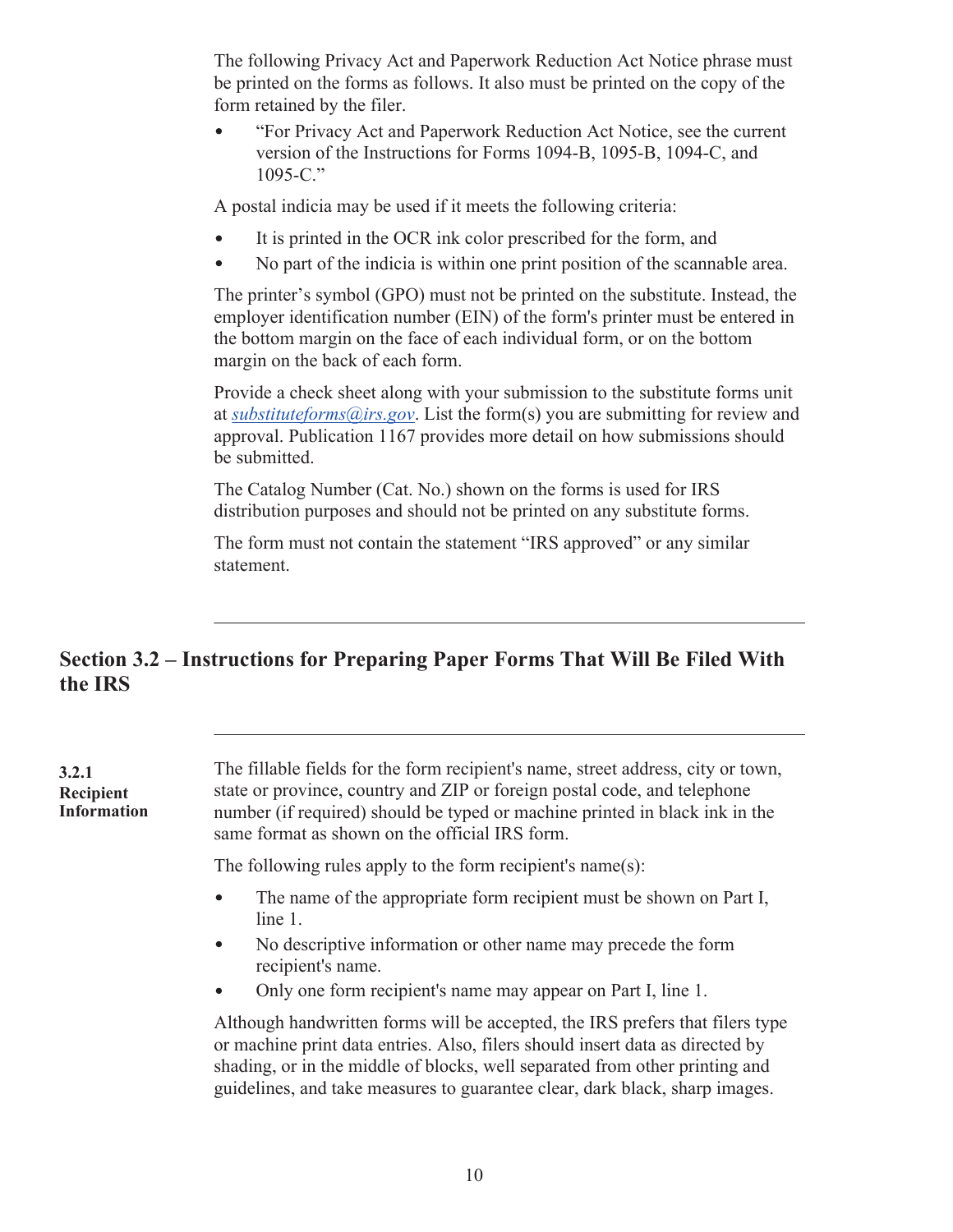#### **Truncating recipient identification number on recipient statements.**

Where permitted, filers may truncate the identification number of a recipient or other covered individuals (SSN, ITIN, or ATIN) on the recipient statement (including substitute and composite substitute statements) furnished to the recipient in paper form or electronically. In addition, on Form 1095-B furnished to the recipient, filers may truncate the identification number of the employer reported in Part II (EIN). The filer's EIN may not be truncated on the statement. To truncate where allowed, replace the first 5 digits of the 9-digit number with asterisks (\*) or Xs (for example, an SSN xxx-xx-xxxx would appear on the paper recipient statement as \*\*\*-\*\*-xxxx or XXX-XX-xxxx). See Treasury Decision 9675, 2014-31 I.R.B. 242, available at *[www.irs.gov/irb/2014-31\\_IRB/ar07.html](https://www.irs.gov/irb/2014-31_IRB/ar07.html)*.



*Truncation is not allowed on any documents the filer files with the IRS. A filer's identification number may not be truncated on any FORMERS*.

#### **3.2.2 Specifications and Restrictions**

.Machine-printed forms should be printed using a 6 lines/inch option, and should be printed in 10 pitch pica (10 print positions per inch) or 12 pitch elite (12 print positions per inch). Proportional spaced fonts are unacceptable.

Substitute forms prepared in continuous or strip form must be burst and stripped to conform to the size specified for a single sheet before they are filed with the IRS.

Fillable fields must be printed using Helvetica bold 10-point font. If data does not fit using 10 point font, use no less than 8 point font for optimal data recognition. If data will not fit in the space designated for each field, despite making the allowable adjustments, then users can allow information to wrap in a single field. The data for a field must be contained in that specific field and not bleed into adjacent fields.

- Do **not** use a felt tip marker. The machine used to "read" paper forms  $\bullet$ generally cannot read this ink type.
- Do **not** use dollar signs (\$), ampersands (&), asterisks (\*), commas (,), or  $\bullet$ other special characters in the numbered money boxes.
- Do **not** use apostrophes ('), asterisks (\*), or other special characters on  $\bullet$ the recipient name line.
- $\bullet$ Do **not** staple forms to the transmitted returns. Any staple holes near the form identifying number may impair the IRS's ability to machine scan the type of documents.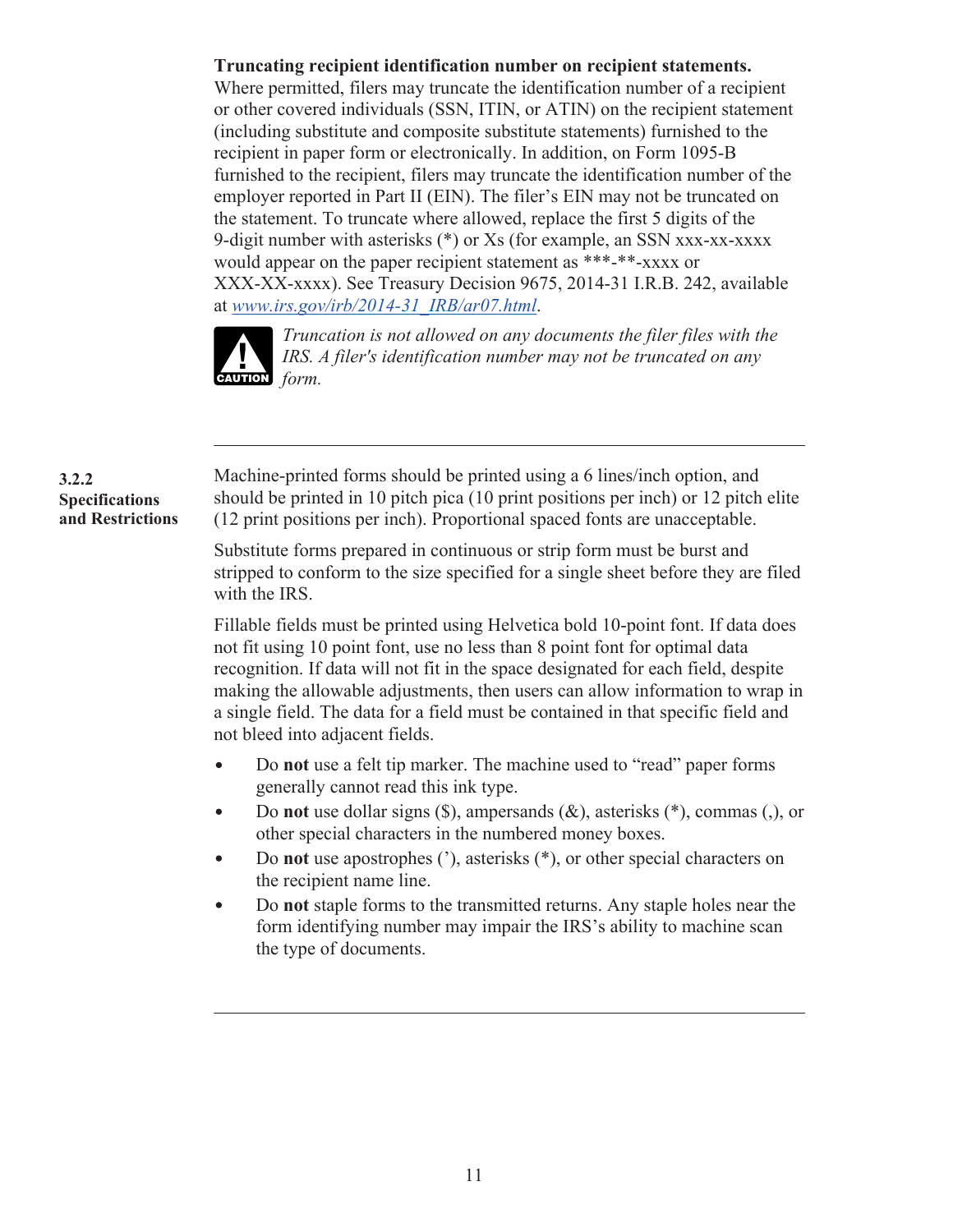<span id="page-13-0"></span>

| 3.2.3<br><b>Where To File</b>                                                                    | Mail completed paper forms to the IRS service center shown in the<br>Instructions for Forms 1094-B, 1095-B, 1094-C, and 1095-C. Specific<br>information needed to complete the forms mentioned in this publication are<br>given in the specific form instructions.                                                                                                                                                                                                                                                                                                                                                                                                                                                                                                                                                                                                                |  |  |  |  |  |  |  |  |
|--------------------------------------------------------------------------------------------------|-----------------------------------------------------------------------------------------------------------------------------------------------------------------------------------------------------------------------------------------------------------------------------------------------------------------------------------------------------------------------------------------------------------------------------------------------------------------------------------------------------------------------------------------------------------------------------------------------------------------------------------------------------------------------------------------------------------------------------------------------------------------------------------------------------------------------------------------------------------------------------------|--|--|--|--|--|--|--|--|
| 3.2.4<br><b>OMB</b><br><b>Requirements for</b><br><b>All Forms in This</b><br><b>Publication</b> | The Paperwork Reduction Act (the Act) of 1995 (Public Law 104-13) requires<br>that:<br>OMB approves all IRS tax forms that are subject to the Act. Each IRS<br>$\bullet$<br>form contains (in or near the upper right corner) the OMB approval<br>number, if any. (The official OMB numbers may be found on the official<br>IRS printed forms and are also shown on the forms in the exhibits in Part<br>4.)<br>Each IRS form (or its instructions) states:<br>$\bullet$<br>Why the IRS needs the information,<br>1.<br>How it will be used, and<br>2.<br>Whether or not the information is required to be furnished to the<br>3.<br>IRS.<br>Any substitute form or substitute statement to a recipient must show the OMB<br>number exactly as it appears on the IRS form. This information must be<br>provided to any users of official or substitute IRS forms or instructions. |  |  |  |  |  |  |  |  |

# **Part 4 Exhibits**

# **Section 4.1 – Exhibits of Forms in the Publication**

| 4.1.1<br><b>Purpose</b>    | Exhibits A through H illustrate some of the specifications that were discussed<br>earlier in this publication. The dimensions apply to the actual size forms, but<br>the exhibits have been reduced in size. The dimensions listed on the exhibits<br>apply to all forms in this publication. |
|----------------------------|-----------------------------------------------------------------------------------------------------------------------------------------------------------------------------------------------------------------------------------------------------------------------------------------------|
| 4.1.2<br><b>Guidelines</b> | Keep in mind the following guidelines when printing substitute forms.<br>Closely follow the specifications to avoid delays in processing the forms.<br>$\bullet$                                                                                                                              |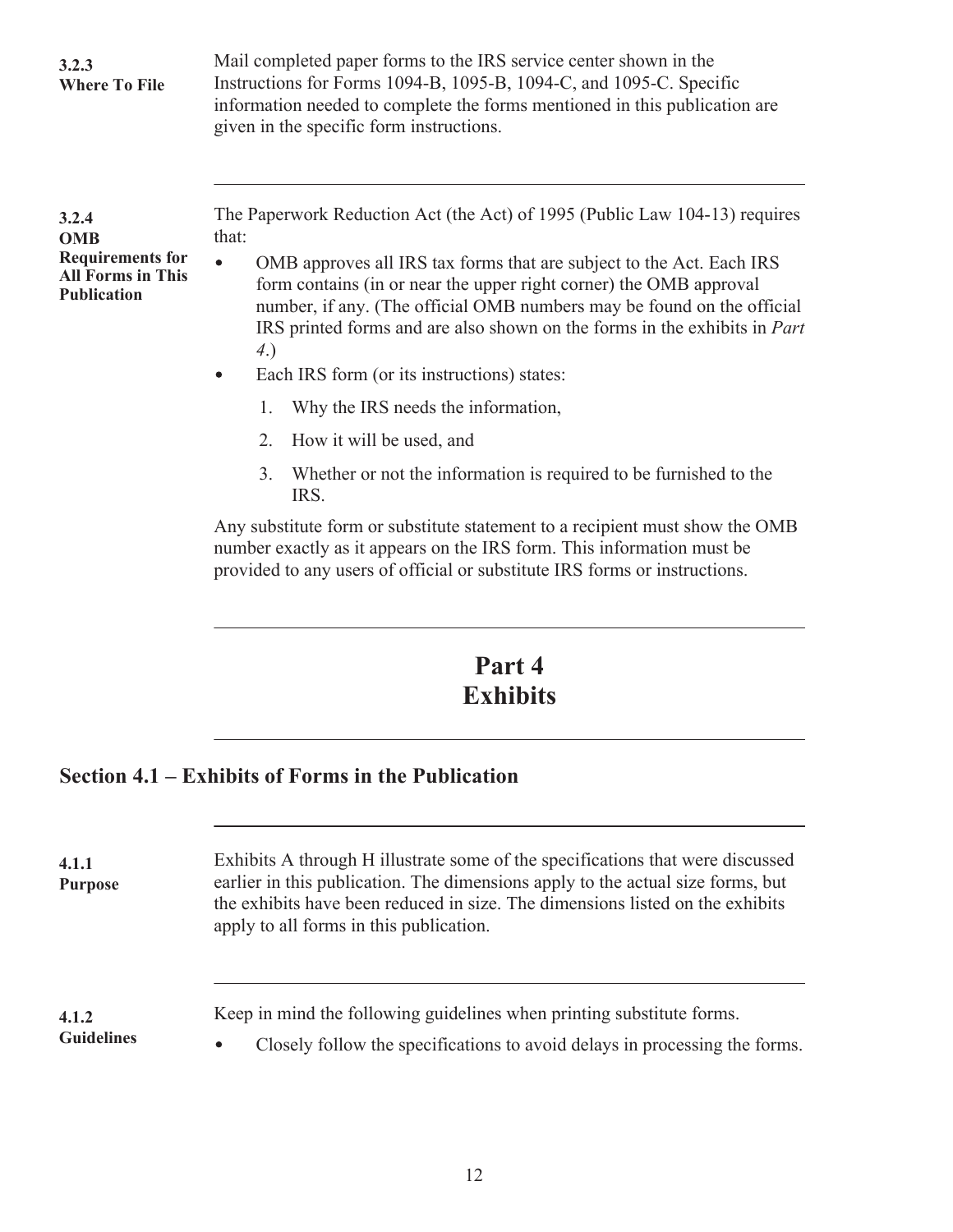Always use the specifications as outlined in this publication and  $\bullet$ illustrated in the exhibits.

. The following exhibits provide specifications for the forms listed in Section 2.1 **4.2 Exhibits**

|                  | Form 1094-B            |
|------------------|------------------------|
| <b>Exhibit B</b> | Form 1095-B, page 1    |
| Exhibit C        | Form 1095-B, page 3    |
| Exhibit D        | Form $1094-C$ , page 1 |
| Exhibit E        | Form 1094-C, page 2    |
|                  | Form 1094-C, page 3    |
| Exhibit G        | Form 1095-C, page 1    |
|                  | Form 1095-C, page 3    |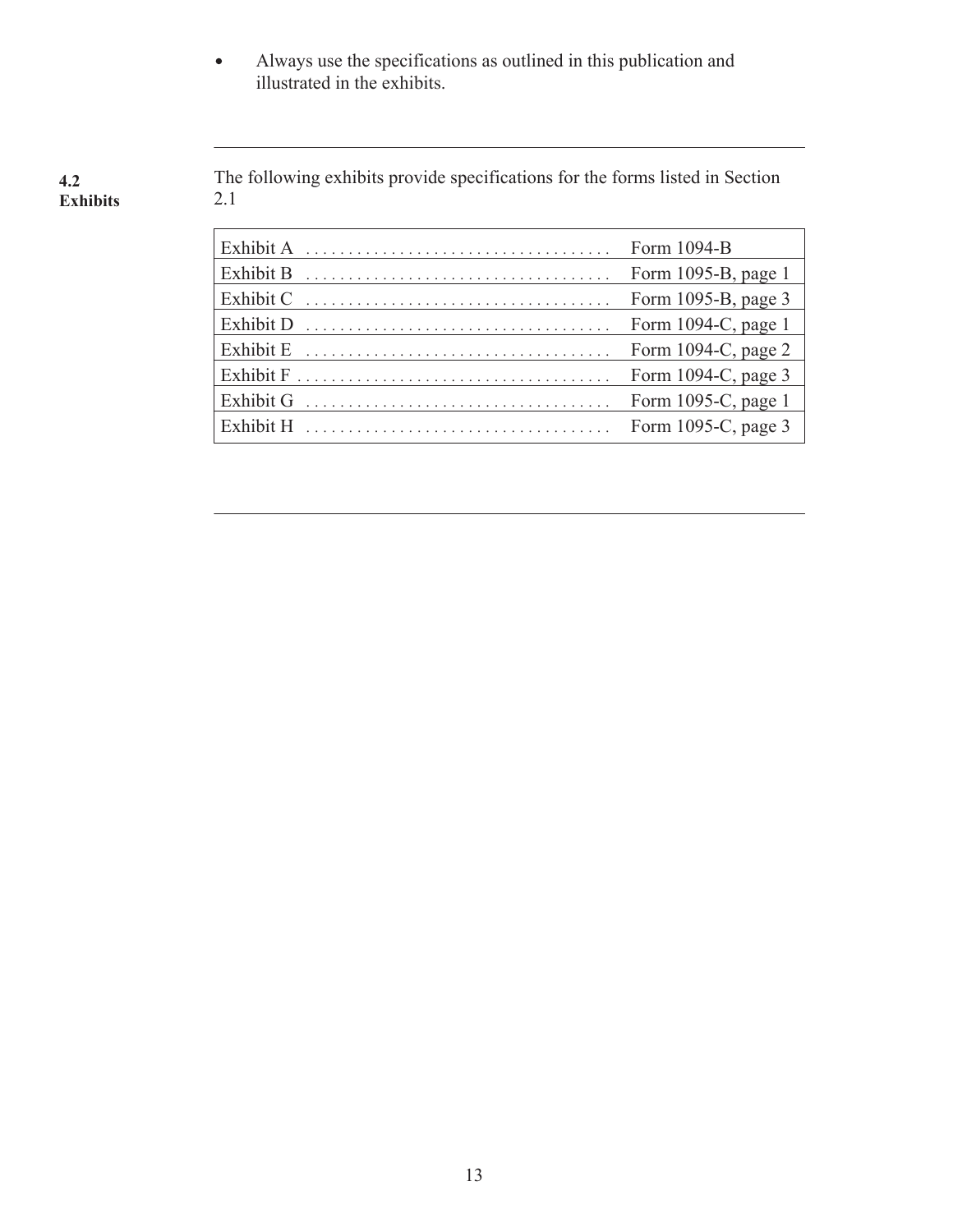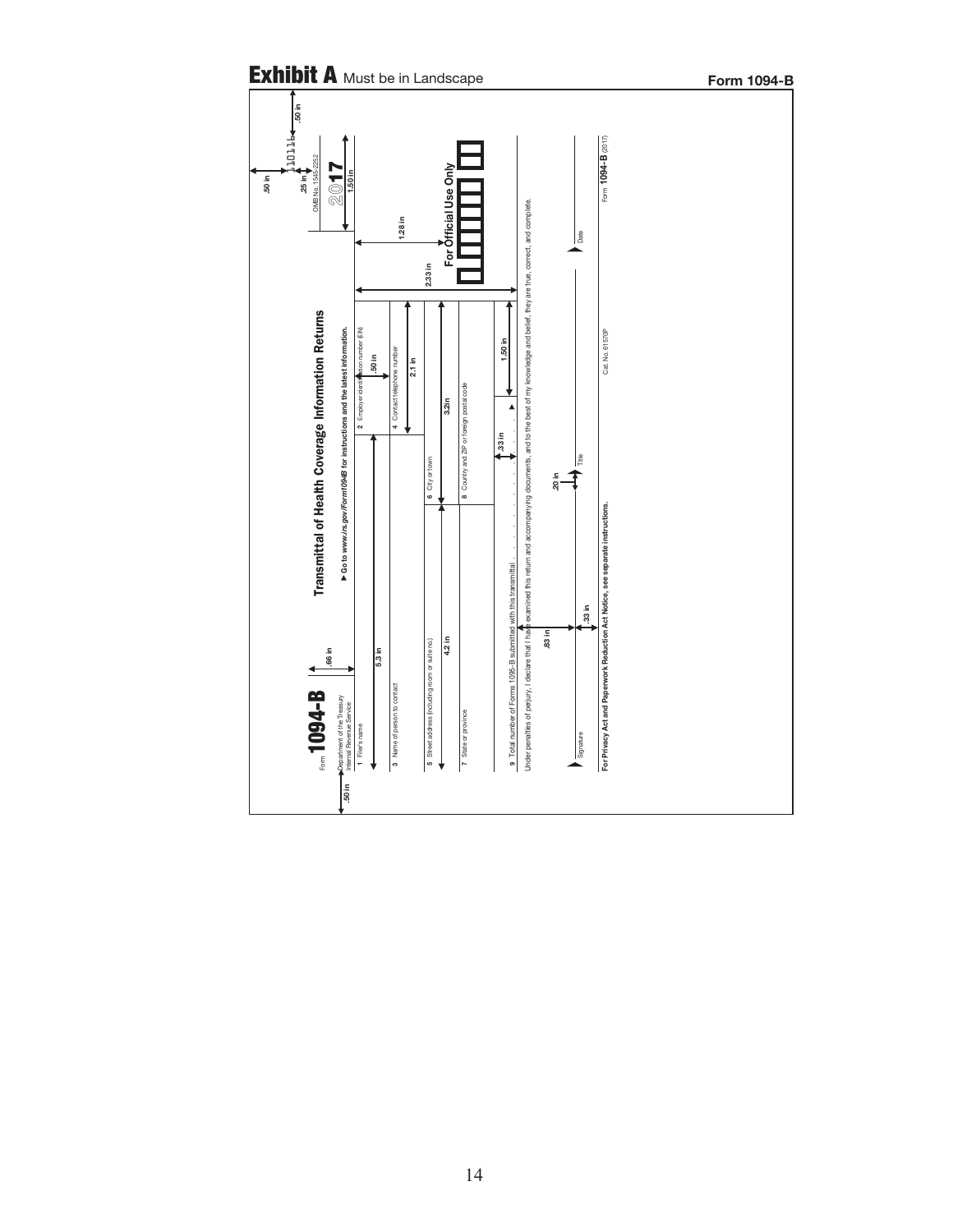|                                      |                                                                                                                                        |                                                                                                                                                                                                                                                                                                                                                                                                                                                                                                                                                                                                                                                                                                                                                                                                                                                                                                                                                                                                                                                                                                                                                                                                                                                                                                                                                                                                                                                                                                                                                                                                                                      |  |  |                                                                                     |   |    |          |   |     |  |                |   |        |     | Form 1095-B Page 1 |   |                    |
|--------------------------------------|----------------------------------------------------------------------------------------------------------------------------------------|--------------------------------------------------------------------------------------------------------------------------------------------------------------------------------------------------------------------------------------------------------------------------------------------------------------------------------------------------------------------------------------------------------------------------------------------------------------------------------------------------------------------------------------------------------------------------------------------------------------------------------------------------------------------------------------------------------------------------------------------------------------------------------------------------------------------------------------------------------------------------------------------------------------------------------------------------------------------------------------------------------------------------------------------------------------------------------------------------------------------------------------------------------------------------------------------------------------------------------------------------------------------------------------------------------------------------------------------------------------------------------------------------------------------------------------------------------------------------------------------------------------------------------------------------------------------------------------------------------------------------------------|--|--|-------------------------------------------------------------------------------------|---|----|----------|---|-----|--|----------------|---|--------|-----|--------------------|---|--------------------|
|                                      |                                                                                                                                        |                                                                                                                                                                                                                                                                                                                                                                                                                                                                                                                                                                                                                                                                                                                                                                                                                                                                                                                                                                                                                                                                                                                                                                                                                                                                                                                                                                                                                                                                                                                                                                                                                                      |  |  |                                                                                     |   |    |          |   |     |  |                |   |        |     |                    |   |                    |
| <b>PTTDP</b>                         |                                                                                                                                        |                                                                                                                                                                                                                                                                                                                                                                                                                                                                                                                                                                                                                                                                                                                                                                                                                                                                                                                                                                                                                                                                                                                                                                                                                                                                                                                                                                                                                                                                                                                                                                                                                                      |  |  |                                                                                     |   |    |          |   |     |  | Dec            |   |        |     |                    |   | Form 1095-B (2017) |
| OMB No. 1545-2252<br>$25 \text{ in}$ | 7 1 2                                                                                                                                  |                                                                                                                                                                                                                                                                                                                                                                                                                                                                                                                                                                                                                                                                                                                                                                                                                                                                                                                                                                                                                                                                                                                                                                                                                                                                                                                                                                                                                                                                                                                                                                                                                                      |  |  |                                                                                     |   |    |          |   |     |  | $\frac{8}{2}$  |   |        |     |                    |   |                    |
|                                      |                                                                                                                                        |                                                                                                                                                                                                                                                                                                                                                                                                                                                                                                                                                                                                                                                                                                                                                                                                                                                                                                                                                                                                                                                                                                                                                                                                                                                                                                                                                                                                                                                                                                                                                                                                                                      |  |  |                                                                                     |   |    |          |   |     |  | $\overline{5}$ |   |        |     |                    |   |                    |
|                                      |                                                                                                                                        |                                                                                                                                                                                                                                                                                                                                                                                                                                                                                                                                                                                                                                                                                                                                                                                                                                                                                                                                                                                                                                                                                                                                                                                                                                                                                                                                                                                                                                                                                                                                                                                                                                      |  |  |                                                                                     |   |    |          |   |     |  |                | П |        | - 1 | П                  | П |                    |
|                                      |                                                                                                                                        |                                                                                                                                                                                                                                                                                                                                                                                                                                                                                                                                                                                                                                                                                                                                                                                                                                                                                                                                                                                                                                                                                                                                                                                                                                                                                                                                                                                                                                                                                                                                                                                                                                      |  |  |                                                                                     |   |    |          |   |     |  |                |   |        |     |                    |   |                    |
| $1.20$ in<br>$\sqrt{ }$              | CORRECTED                                                                                                                              |                                                                                                                                                                                                                                                                                                                                                                                                                                                                                                                                                                                                                                                                                                                                                                                                                                                                                                                                                                                                                                                                                                                                                                                                                                                                                                                                                                                                                                                                                                                                                                                                                                      |  |  |                                                                                     | F |    |          | e | ສ   |  |                |   |        |     |                    |   |                    |
|                                      |                                                                                                                                        |                                                                                                                                                                                                                                                                                                                                                                                                                                                                                                                                                                                                                                                                                                                                                                                                                                                                                                                                                                                                                                                                                                                                                                                                                                                                                                                                                                                                                                                                                                                                                                                                                                      |  |  |                                                                                     |   |    |          |   |     |  |                |   |        |     |                    |   |                    |
|                                      |                                                                                                                                        |                                                                                                                                                                                                                                                                                                                                                                                                                                                                                                                                                                                                                                                                                                                                                                                                                                                                                                                                                                                                                                                                                                                                                                                                                                                                                                                                                                                                                                                                                                                                                                                                                                      |  |  |                                                                                     |   |    |          |   |     |  |                |   |        |     |                    |   |                    |
|                                      |                                                                                                                                        |                                                                                                                                                                                                                                                                                                                                                                                                                                                                                                                                                                                                                                                                                                                                                                                                                                                                                                                                                                                                                                                                                                                                                                                                                                                                                                                                                                                                                                                                                                                                                                                                                                      |  |  |                                                                                     |   |    | $2.1$ in |   |     |  |                |   |        |     |                    |   | Cat. No. 60704B    |
|                                      |                                                                                                                                        |                                                                                                                                                                                                                                                                                                                                                                                                                                                                                                                                                                                                                                                                                                                                                                                                                                                                                                                                                                                                                                                                                                                                                                                                                                                                                                                                                                                                                                                                                                                                                                                                                                      |  |  |                                                                                     |   |    |          |   |     |  |                |   |        |     | ┐                  |   |                    |
|                                      |                                                                                                                                        |                                                                                                                                                                                                                                                                                                                                                                                                                                                                                                                                                                                                                                                                                                                                                                                                                                                                                                                                                                                                                                                                                                                                                                                                                                                                                                                                                                                                                                                                                                                                                                                                                                      |  |  |                                                                                     |   | ¥, |          | t | ភ្ន |  |                |   |        |     |                    |   |                    |
|                                      |                                                                                                                                        |                                                                                                                                                                                                                                                                                                                                                                                                                                                                                                                                                                                                                                                                                                                                                                                                                                                                                                                                                                                                                                                                                                                                                                                                                                                                                                                                                                                                                                                                                                                                                                                                                                      |  |  |                                                                                     |   |    |          |   |     |  |                |   |        |     | □                  |   |                    |
|                                      |                                                                                                                                        |                                                                                                                                                                                                                                                                                                                                                                                                                                                                                                                                                                                                                                                                                                                                                                                                                                                                                                                                                                                                                                                                                                                                                                                                                                                                                                                                                                                                                                                                                                                                                                                                                                      |  |  |                                                                                     |   |    |          |   |     |  |                |   |        |     |                    |   |                    |
| <b>Health Coverage</b>               | ▶ Go to www.irs.gov/Form1095B for instructions and the latest information.<br>Do not attach to your tax return. Keep for your records. |                                                                                                                                                                                                                                                                                                                                                                                                                                                                                                                                                                                                                                                                                                                                                                                                                                                                                                                                                                                                                                                                                                                                                                                                                                                                                                                                                                                                                                                                                                                                                                                                                                      |  |  | ł                                                                                   |   |    |          |   |     |  |                |   | 1.0 in |     |                    |   |                    |
|                                      |                                                                                                                                        |                                                                                                                                                                                                                                                                                                                                                                                                                                                                                                                                                                                                                                                                                                                                                                                                                                                                                                                                                                                                                                                                                                                                                                                                                                                                                                                                                                                                                                                                                                                                                                                                                                      |  |  |                                                                                     |   |    |          |   |     |  |                |   |        |     |                    |   |                    |
|                                      |                                                                                                                                        |                                                                                                                                                                                                                                                                                                                                                                                                                                                                                                                                                                                                                                                                                                                                                                                                                                                                                                                                                                                                                                                                                                                                                                                                                                                                                                                                                                                                                                                                                                                                                                                                                                      |  |  |                                                                                     |   |    |          |   |     |  |                |   |        |     |                    |   |                    |
|                                      |                                                                                                                                        |                                                                                                                                                                                                                                                                                                                                                                                                                                                                                                                                                                                                                                                                                                                                                                                                                                                                                                                                                                                                                                                                                                                                                                                                                                                                                                                                                                                                                                                                                                                                                                                                                                      |  |  |                                                                                     |   |    |          |   |     |  |                |   |        |     |                    |   |                    |
|                                      |                                                                                                                                        |                                                                                                                                                                                                                                                                                                                                                                                                                                                                                                                                                                                                                                                                                                                                                                                                                                                                                                                                                                                                                                                                                                                                                                                                                                                                                                                                                                                                                                                                                                                                                                                                                                      |  |  |                                                                                     |   |    |          |   |     |  |                |   |        |     |                    |   |                    |
|                                      |                                                                                                                                        |                                                                                                                                                                                                                                                                                                                                                                                                                                                                                                                                                                                                                                                                                                                                                                                                                                                                                                                                                                                                                                                                                                                                                                                                                                                                                                                                                                                                                                                                                                                                                                                                                                      |  |  |                                                                                     |   |    |          |   |     |  |                |   |        |     |                    |   |                    |
|                                      |                                                                                                                                        |                                                                                                                                                                                                                                                                                                                                                                                                                                                                                                                                                                                                                                                                                                                                                                                                                                                                                                                                                                                                                                                                                                                                                                                                                                                                                                                                                                                                                                                                                                                                                                                                                                      |  |  |                                                                                     |   |    |          |   |     |  |                |   |        |     |                    |   |                    |
|                                      |                                                                                                                                        | <b>Exhibit B</b> Must be in Landscape<br>$\frac{1}{30}$ in<br>3 Date of birth (if SSN or other TIN is not available)<br>Country and ZIP or foreign postal code<br>Country and ZIP or foreign postal code<br>Country and ZIP or foreign postal code<br>Employer identification number (EIN)<br>2.5 in<br>Contact telephone number<br>Sep<br>Aug<br>(e) Months of coverage<br>$\bar{z}$<br>ะ∣<br>r.<br>$\tilde{z}$<br>2 Social security number (SSN) or other TIN<br>Employer identification number (EIN)<br>May<br>Apr<br>State or province<br>State or province<br>State or province<br>Mar<br>9 Reserved<br>Feb<br>İş<br>G<br>Information about Certain Employer-Sponsored Coverage (see instructions)<br>.<br>Jan<br>(c) DOB (if SSN or other (d) Covered<br>TIN is not available) all 12 months<br>Covered Individuals (Enter the information for each covered individual<br>$50 \text{ in}$<br>$\blacktriangle$<br>1.9 <sub>in</sub><br>City or town<br>City or town<br>City or town<br>8 Enter letter identifying Origin of the Health Coverage (see instructions for codes):<br>Issuer or Other Coverage Provider (see instructions)<br>ะไ<br>5<br>20<br>(b) SSN or other TIN<br>.50 in<br>$1.20$ in<br>5.40 in<br>Responsible Individual<br>12 Street address (including room or suite no.)<br>19 Street address (including room or suite no.)<br>(a) Name of covered individual(s)<br>Street address (including apartment no.)<br>3.5 in<br>Name of responsible individual<br>2.50 in<br>10 Employer name<br>16 Name<br>Part III<br>Part II<br>Part IV<br>17 in \$ Part I<br>23<br>25<br>$\frac{8}{3}$<br>$\frac{4}{3}$<br>4 |  |  | 28<br>For Pivery Act and Paperwork Reduction Act Notice, see separate instructions. |   |    |          |   |     |  |                |   |        |     |                    |   |                    |
| <b>8-5601</b>                        | Department of the Treasury<br>Internal Revenue Service                                                                                 |                                                                                                                                                                                                                                                                                                                                                                                                                                                                                                                                                                                                                                                                                                                                                                                                                                                                                                                                                                                                                                                                                                                                                                                                                                                                                                                                                                                                                                                                                                                                                                                                                                      |  |  |                                                                                     |   |    |          |   |     |  |                |   |        |     |                    |   |                    |
|                                      |                                                                                                                                        |                                                                                                                                                                                                                                                                                                                                                                                                                                                                                                                                                                                                                                                                                                                                                                                                                                                                                                                                                                                                                                                                                                                                                                                                                                                                                                                                                                                                                                                                                                                                                                                                                                      |  |  |                                                                                     |   |    |          |   |     |  |                |   |        |     |                    |   |                    |
|                                      |                                                                                                                                        |                                                                                                                                                                                                                                                                                                                                                                                                                                                                                                                                                                                                                                                                                                                                                                                                                                                                                                                                                                                                                                                                                                                                                                                                                                                                                                                                                                                                                                                                                                                                                                                                                                      |  |  |                                                                                     |   |    |          |   |     |  |                |   |        |     | 27                 |   |                    |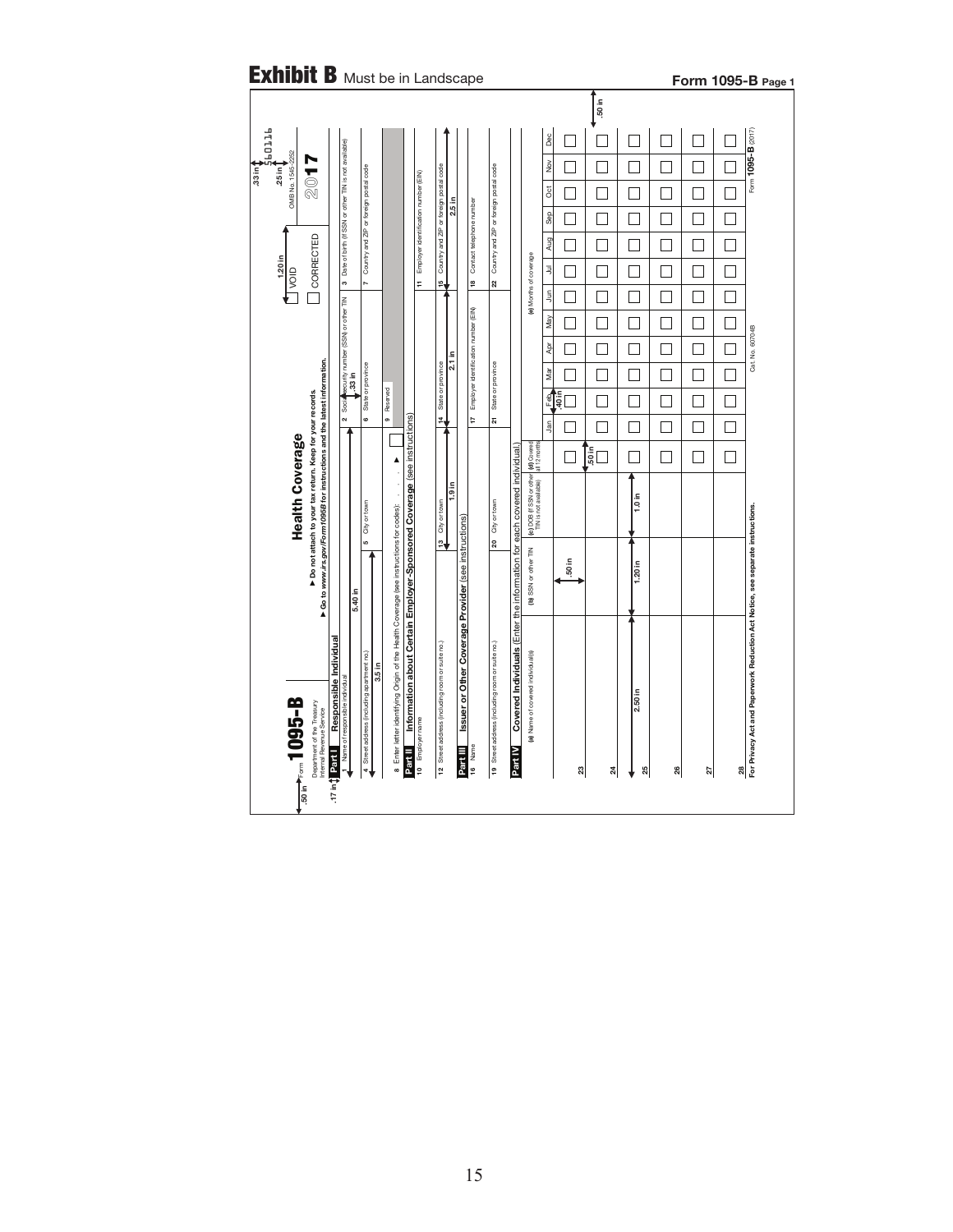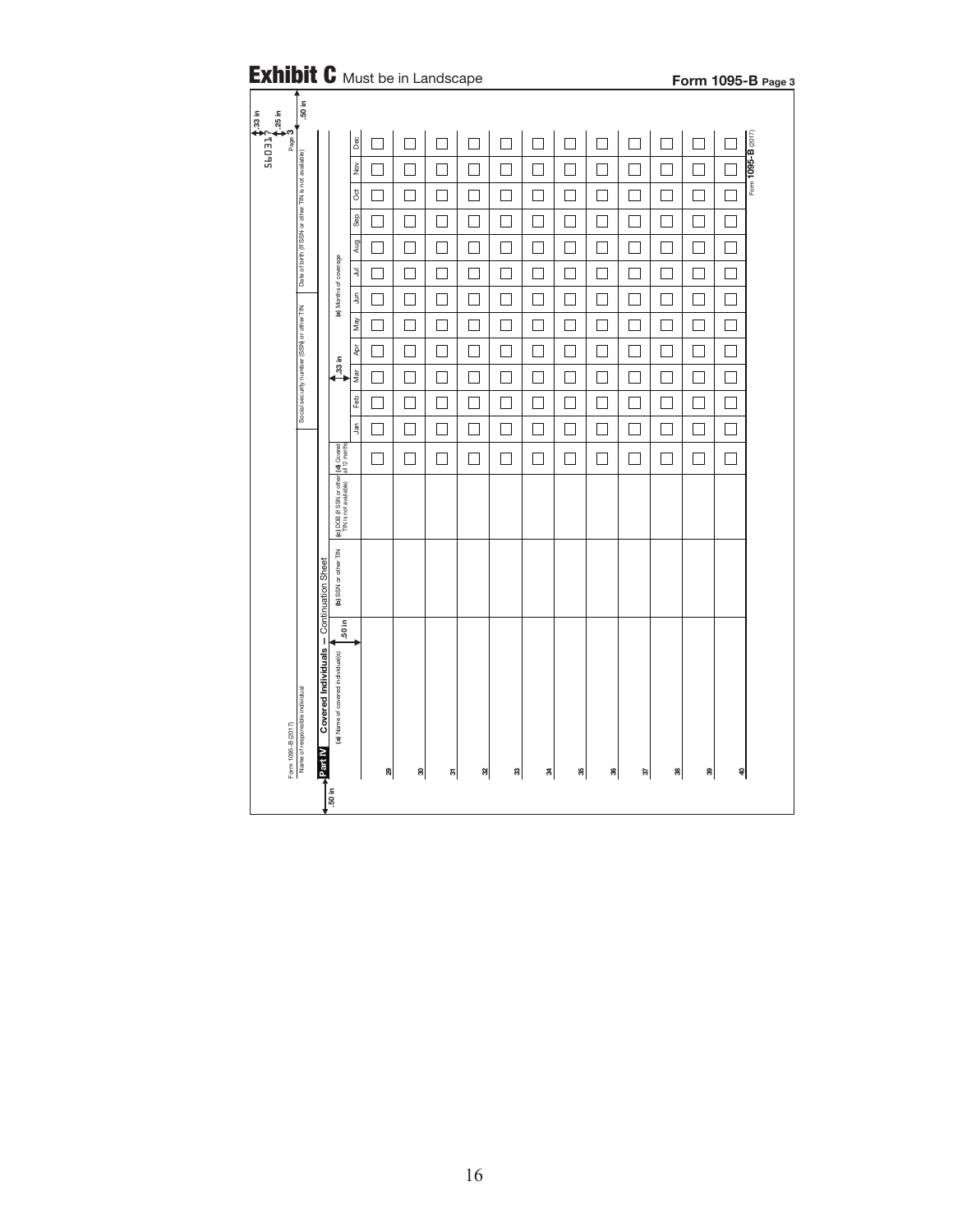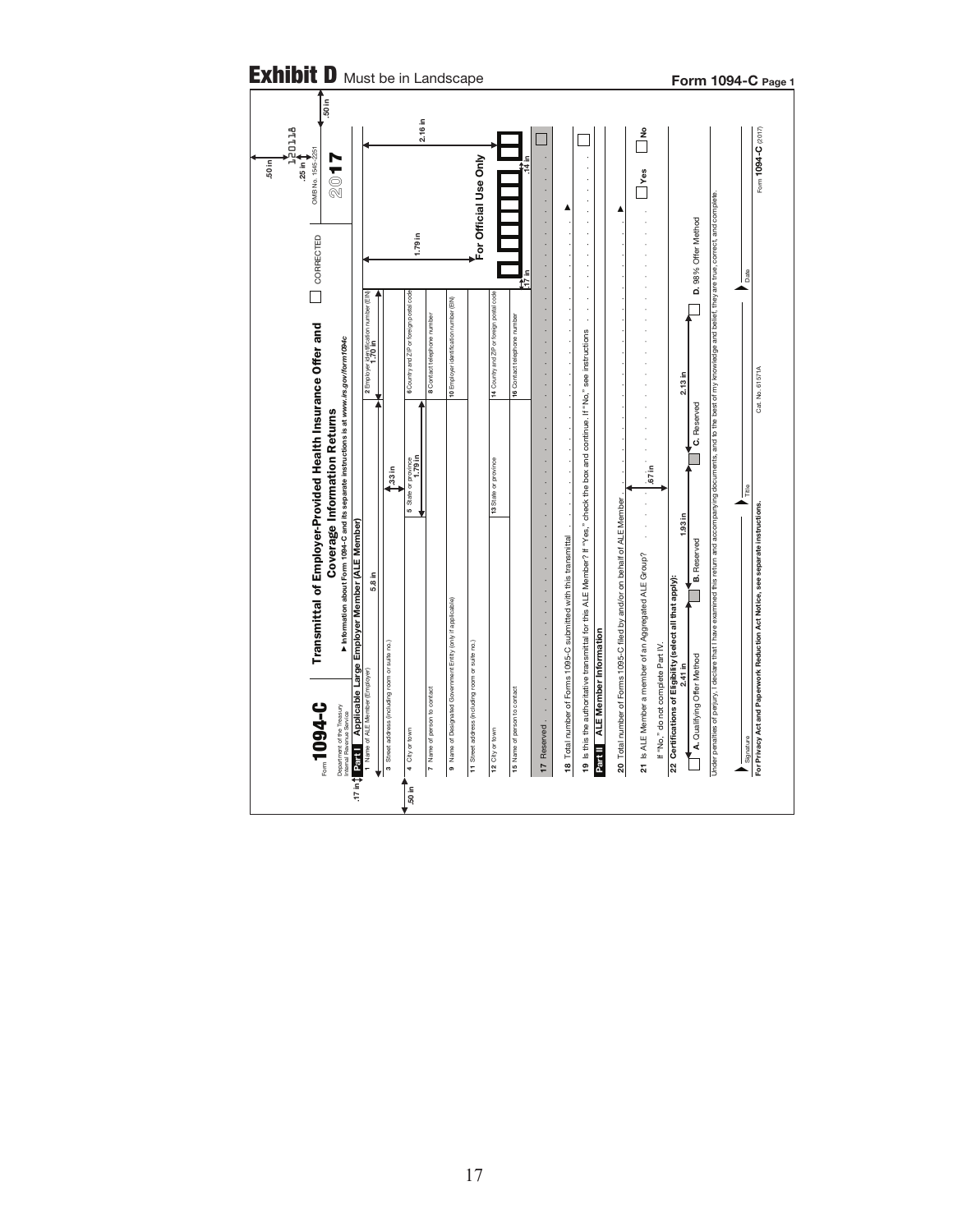| $Page \overline{24.50 \text{ in}}$ |                                                              |                  |                   |     | <b>Exhibit E</b> Must be in Landscape |     |     |      |    |     |        |        | Form 1094-C Page 2                        |     |
|------------------------------------|--------------------------------------------------------------|------------------|-------------------|-----|---------------------------------------|-----|-----|------|----|-----|--------|--------|-------------------------------------------|-----|
|                                    | (e) Reserved                                                 |                  | 1.9 in            |     |                                       |     |     |      |    |     |        |        |                                           |     |
|                                    | (d) Aggregated<br>Group Indicator                            | $1.1 \text{ in}$ |                   |     |                                       |     |     |      |    |     |        |        |                                           |     |
|                                    | (c) Total Employee Count<br>for ALE Member                   |                  | $1.5$ in          |     |                                       |     |     |      |    |     |        |        |                                           |     |
|                                    | (b) Section 4980H Full-Time<br>Employee Count for ALE Member | 50 in            | 1.9 <sub>in</sub> |     |                                       |     |     |      |    |     |        |        |                                           |     |
|                                    | $\frac{1}{2}$                                                | 틕                | Ф                 |     | П                                     |     | ٦   | П    |    | ┐   | $\Box$ | $\Box$ |                                           | ٦   |
|                                    | Yes                                                          | ۰                | $2.2$ in<br>巾     |     | $\overline{\phantom{a}}$              |     |     | ۰    |    | - 1 | ۰      | 1      | 1                                         | ┓   |
|                                    | 1.4 in                                                       | All 12 Months    | Jan               | Feb | Mar                                   | Apr | May | June | Š  | Aug | Sept   | ð      | $\stackrel{\textstyle{>}}{\textstyle{>}}$ | Dec |
|                                    |                                                              | 23               | $\boldsymbol{z}$  | 25  | 26                                    | 27  | 28  | 29   | 30 | 5   | 32     | 3      | \$                                        | 35  |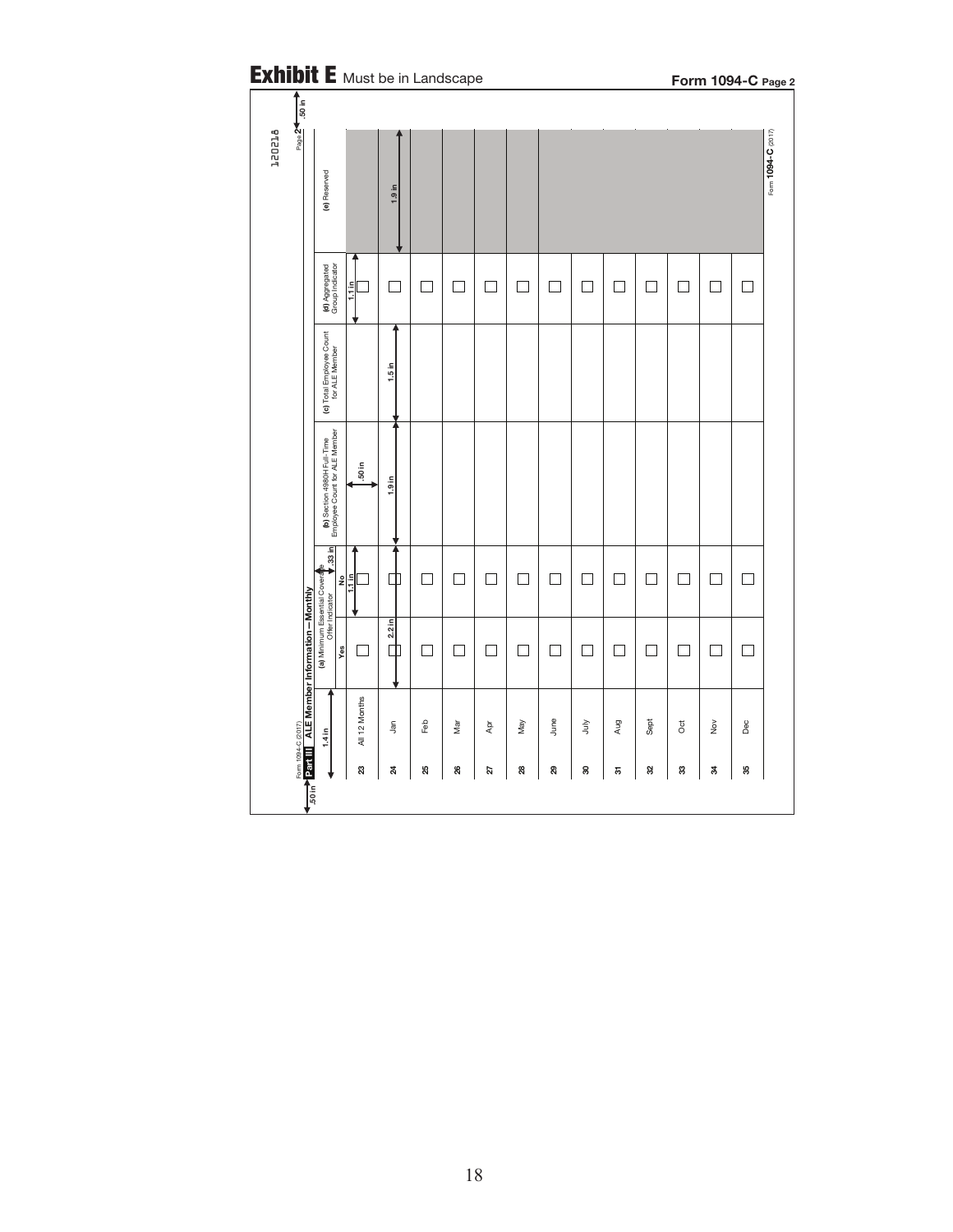| <b>Exhibit F</b> Must be in Landscape<br>$\frac{1}{50}$ in                                                                                                                                                                  |                |                    |               |    |    |    |            |    |                |                  |    |    |    |    |    | Form 1094-C Page 3 |  |
|-----------------------------------------------------------------------------------------------------------------------------------------------------------------------------------------------------------------------------|----------------|--------------------|---------------|----|----|----|------------|----|----------------|------------------|----|----|----|----|----|--------------------|--|
| Page 3<br>PTEDET                                                                                                                                                                                                            | $\frac{2}{10}$ |                    |               |    |    |    |            |    |                |                  |    |    |    |    |    | Form 1094-C (2017) |  |
|                                                                                                                                                                                                                             | Name           |                    |               |    |    |    |            |    |                |                  |    |    |    |    |    |                    |  |
|                                                                                                                                                                                                                             | $\tilde{m}$    | 5<br>33 in         | 52<br>1.60 in | ន  | 54 | 55 | \$         | 57 | 38             | 59               | 8  | 5  | 29 | S  | \$ | 8                  |  |
| Enter the names and EINs of Other ALE Members of the Aggregated ALE Group (who were members at any time during the calendar year).<br>Form 1094-C (2017)<br><mark>12511 Ⅳ  Other ALE Members of Aggregated ALE Group</mark> | 33 in<br>Name  | $\frac{1}{3.4}$ in |               |    |    |    |            |    |                |                  |    |    |    |    |    |                    |  |
| <b>150 in</b>                                                                                                                                                                                                               |                | g                  | 57            | జి | ఇ  | ੩  | $\ddot{4}$ | ą  | $\mathfrak{A}$ | $\boldsymbol{4}$ | 49 | \$ | 47 | \$ | Ş  | ន                  |  |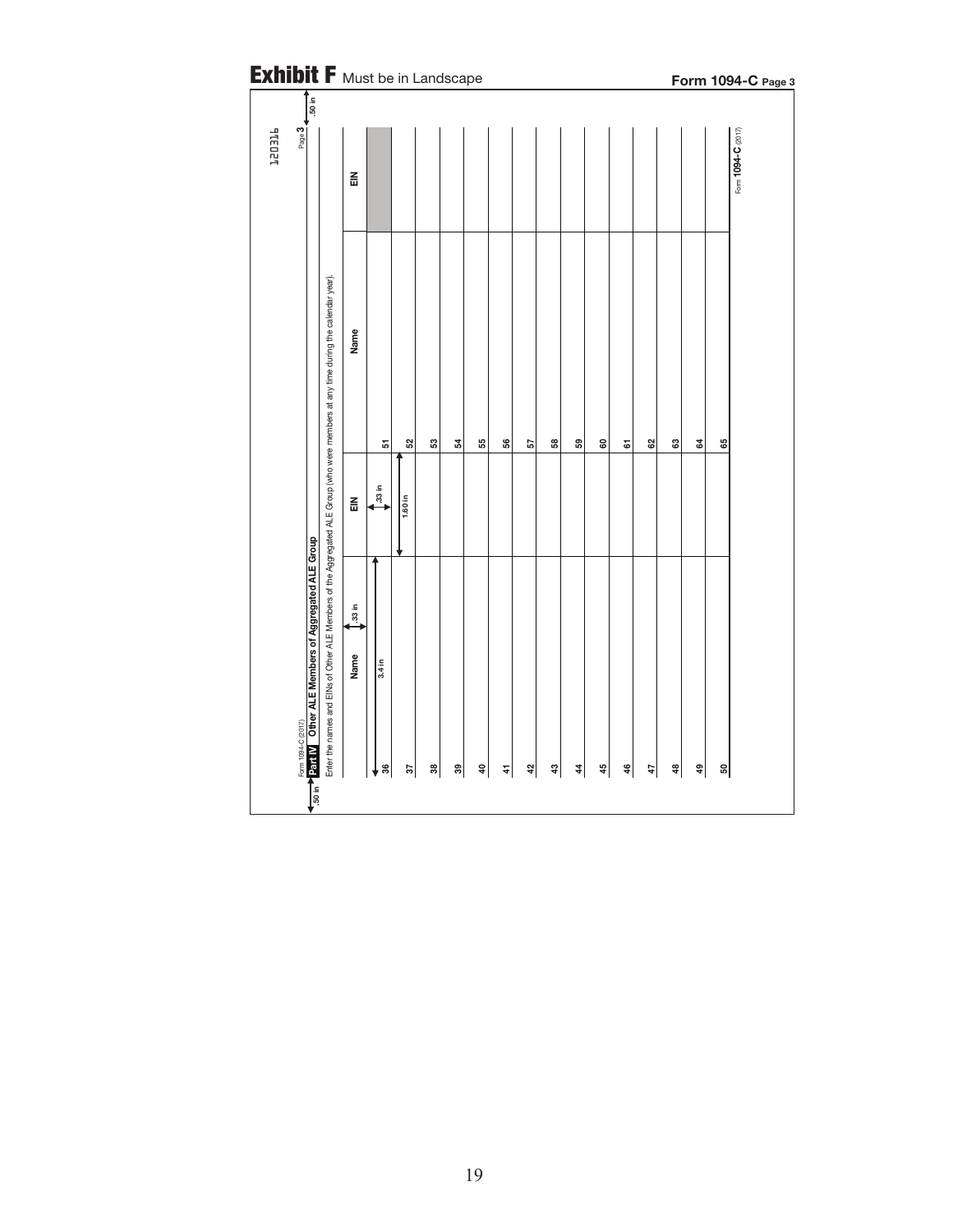